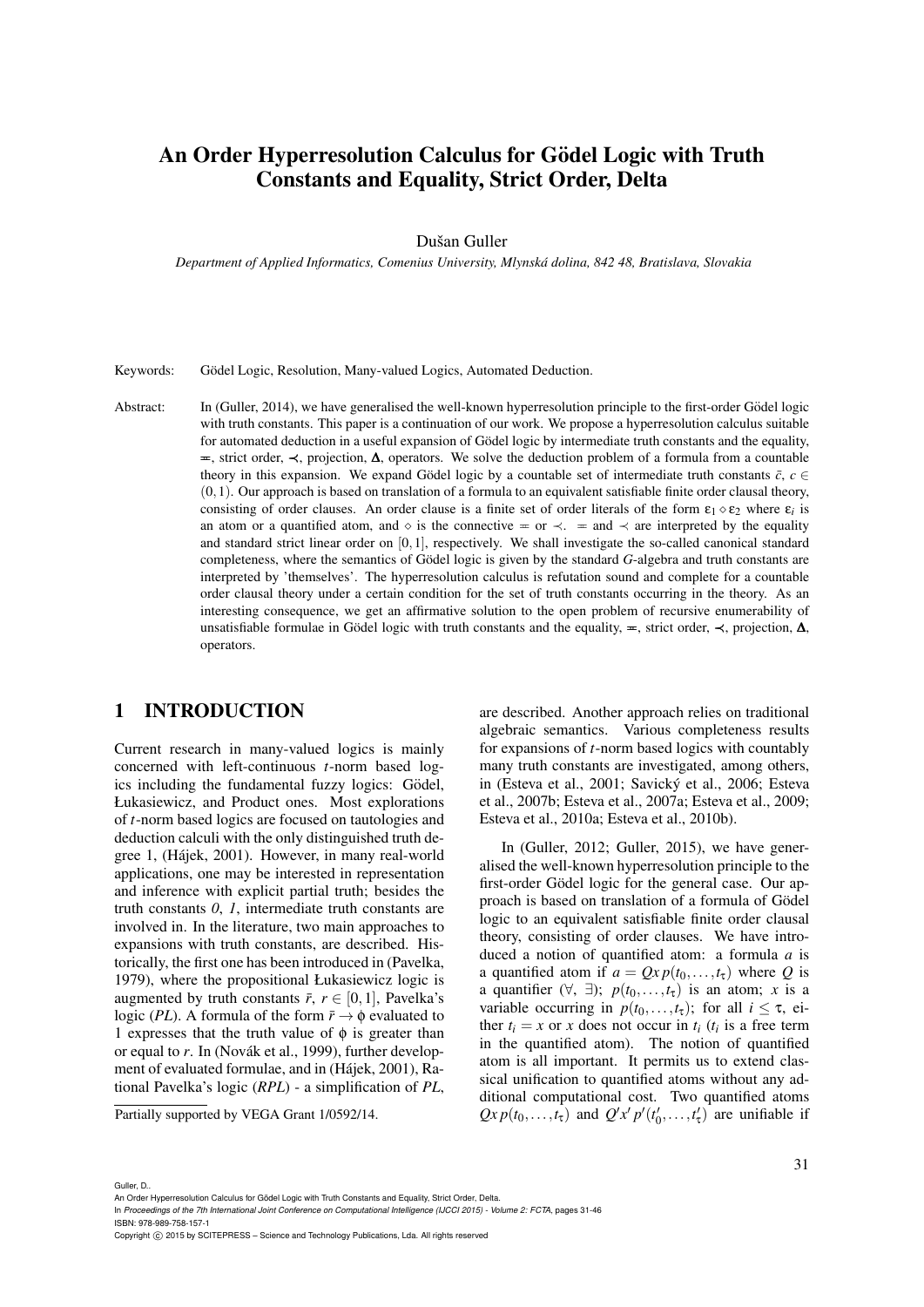$Q = Q'$ ,  $x = x'$ ,  $p = p'$ , and the left-right sequence of free terms of  $Qx p(t_0,...,t_{\tau})$  is unifiable with the left-right sequence of free terms of  $Q'x'p'(t'_0,...,t'_{\tau})$ in the standard manner. An order clause is a finite set of order literals of the form  $\varepsilon_1 \diamond \varepsilon_2$  where  $\varepsilon_i$  is an atom or a quantified atom, and  $\Diamond$  is the connective = or  $\prec$ .  $=$  and  $\prec$  are interpreted by the equality and standard strict linear order on [0,1], respectively. On the basis of the hyperresolution principle, a calculus operating over order clausal theories, has been devised. The calculus is proved to be refutation sound and complete for the countable case with respect to the standard *G*-algebra  $G = ([0,1], \leq, \vee, \wedge, \Rightarrow, \neg, \neg, \neg, \prec, 0, 1)$ augmented by binary operators  $\equiv$  and  $\prec$  for  $\equiv$  and ≺, respectively. As another step, one may incorporate a countable set of intermediate truth constants  $\bar{c}$ ,  $c \in (0,1)$ , to get a modification of the hyperresolution calculus suitable for automated deduction with explicit partial truth (Guller, 2014). We shall investigate the so-called canonical standard completeness, where the semantics of Gödel logic is given by the standard *G*-algebra *G* and truth constants are interpreted by 'themselves'. We say that a set  $\{0,1\} \subseteq X$  of truth constants is admissible with respect to suprema and infima if, for all  $\emptyset \neq Y_1, Y_2 \subseteq X$  and  $\bigvee Y_1 = \bigwedge Y_2$ ,  $\bigvee Y_1 \in Y_1$ ,  $\bigwedge Y_2 \in Y_2$ . Then the hyperresolution calcu- $Y_1 \in Y_1$ ,  $\bigwedge Y_2 \in Y_2$ . Then the hyperresolution calculus is refutation sound and complete for a countable order clausal theory if the set of all truth constants occurring in the theory, is admissible with respect to suprema and infima. This condition obviously covers the case of finite order clausal theories. As an interesting consequence, we get an affirmative solution to the open problem of recursive enumerability of unsatisfiable formulae in Gödel logic with truth constants and the operators  $=$ ,  $\prec$ ,  $\Delta$  on [0,1]:

$$
a = b = \begin{cases} 1 & \text{if } a = b, \\ 0 & \text{else;} \end{cases} \qquad a \prec b = \begin{cases} 1 & \text{if } a < b, \\ 0 & \text{else;} \end{cases}
$$

$$
\Delta a = \begin{cases} 1 & \text{if } a = 1, \\ 0 & \text{else;} \end{cases}
$$

which strengthens a similar result for prenex formulae of *G* ∆ <sup>∞</sup> stated in Conclusion of (Baaz et al., 2012).

Some applications of our hyperresolution calculus may lead to computational linguistics, to design and analysis of scientific (natural) language processing systems (Mandelíková, 2012; Mandelíková, 2014).

The paper is organised as follows. Section 2 gives the basic notions and notation concerning the firstorder Gödel logic. Section 3 deals with clause form translation. In Section 4, we propose a hyperresolution calculus with truth constants and prove its refutational soundness, completeness. Section 5 brings conclusions.

### 2 FIRST-ORDER GÖDEL LOGIC

Throughout the paper, we shall use the common notions and notation of first-order logic.  $\mathbb{N} \mid \mathbb{Z}$ designates the set of natural | integer numbers and  $\leq$  |  $\lt$  the standard order | strict order on  $\mathbb{N}$  |  $\mathbb{Z}$ . By  $\mathcal{L}$  we denote a first-order language. *Var<sup>L</sup>* | *Func<sup>L</sup>* | *Pred<sup>L</sup>* |  $Term_{\ell}$  |  $GTerm_{\ell}$  |  $Atom_{\ell}$  |  $GAtom_{\ell}$  denotes the set of all variables | function symbols | predicate symbols | terms | ground terms | atoms | ground atoms of *L*.  $ar_L$ : *Func*<sub>L</sub> ∪ *Pred*<sub>L</sub> → N denotes the mapping assigning an arity to every function and predicate symbol of *L*. We assume truth constants - nullary predicate symbols  $0, I \in Pred_L$ ,  $ar_L(0) = ar_L(1) = 0$ ; *0* denotes the false and *1* the true in *L*. Let  $\mathbb{C}_L \subseteq (0,1)$  be countable. In addition, we assume a countable set of nullary predicate symbols  $\overline{C}_L = \{\overline{c} \mid \overline{c} \in Pred_L, ar_L(\overline{c}) = 0, c \in \mathbb{C}_L\} \subseteq Pred_L;$ <br>{0}, {1},  $\overline{C}_L$  are pairwise disjoint. 0, 1,  ${\overline{c}}$  ${\overline{c}}$  ${\overline{c}}$  ${\overline{c}}$  *C<sub>L</sub>* are pairwise disjoint. *0*, *1*,  ${\overline{c}} \in {\overline{C}}$ <sub>L</sub> are called truth constants. We denote  $\bar{c} \in \overline{C}_L$  are called truth constants.  $Tcons_{\mathcal{L}} = \{0,1\} \cup \overline{C}_{\mathcal{L}} \subseteq Pred_{\mathcal{L}}$ . Let  $X \subseteq Tcons_{\mathcal{L}}$ . We denote  $\overline{X} = \{0 | 0 \in X\} \cup \{1 | 1 \in X\} \cup \{c | \overline{c} \in \overline{C}\}$  $X \cap \overline{C}_L$   $\subseteq$  [0,1]. We introduce a new unary connective  $\Delta$ , Delta, and binary connectives  $=$ . equality,  $\prec$ , strict order. By *OrdForm*<sub>L</sub> we designate the set of all so-called order formulae of *L* built up from *AtomL* and *VarL* using the connectives: ¬, negation, ∆, ∧, conjunction, ∨, disjunction,  $\rightarrow$ , implication,  $\leftrightarrow$ , equivalence,  $\equiv$ ,  $\prec$ , and the quantifiers: ∀, the universal one, ∃, the existential one.<sup>1</sup> In the paper, we shall assume that  $\mathcal L$  is a countable first-order language; hence, all the above mentioned sets of symbols and expressions are countable. Let  $\varepsilon \mid \varepsilon_i, 1 \leq i \leq m \mid \nu_i, 1 \leq i \leq n$ , be either an expression or a set of expressions or a set of sets of expressions of *L*, in general. By  $vars(\varepsilon_1,...,\varepsilon_m) \subseteq Var_{\mathcal{L}} \mid freevars(\varepsilon_1,...,\varepsilon_m) \subseteq Var_{\mathcal{L}}$ <br> *Var*<sub> $\mathcal{L}$ </sub> | *boundvars*( $\varepsilon_1,...,\varepsilon_m$ )  $\subseteq Var_{\mathcal{L}}$  | *Var*<sub>*L*</sub>  $\subseteq$  *Var*<sub>*L*</sub>  $funcs(\varepsilon_1,...,\varepsilon_m) \subseteq \text{Func}_{\mathcal{L}} \mid \text{preds}(\varepsilon_1,...,\varepsilon_m) \subseteq$  $Pred_{\mathcal{L}}$  |  $atoms(\varepsilon_1,...,\varepsilon_m) \subseteq Atom_{\mathcal{L}}$  we denote the set of all variables | free variables | bound variables | function symbols | predicate symbols | atoms of *L* occurring in  $\varepsilon_1, \ldots, \varepsilon_m$ .  $\varepsilon$  is closed iff *freevars*( $\varepsilon$ ) = 0. By  $\ell$  we denote the empty sequence. By  $|\varepsilon_1,\ldots,\varepsilon_m|=m$  we denote the length of the sequence  $\varepsilon_1, \ldots, \varepsilon_m$ . We define the concatenation of the sequences  $\varepsilon_1, \ldots, \varepsilon_m$  and  $v_1, \ldots, v_n$ as  $(\varepsilon_1,\ldots,\varepsilon_m),(\nu_1,\ldots,\nu_n) = \varepsilon_1,\ldots,\varepsilon_m,\nu_1,\ldots,\nu_n.$ Note that concatenation of sequences is associative.

Let *X*, *Y*, *Z* be sets,  $Z \subseteq X$ ;  $f : X \longrightarrow Y$  be a mapping. By  $||X||$  we denote the set-theoretic cardinality of *X*. *X* being a finite subset of *Y* is denoted as

<sup>&</sup>lt;sup>1</sup>We assume a decreasing connective and quantifier precedence:  $\forall, \exists, \neg, \Delta, \equiv, \prec, \wedge, \vee, \rightarrow, \leftrightarrow.$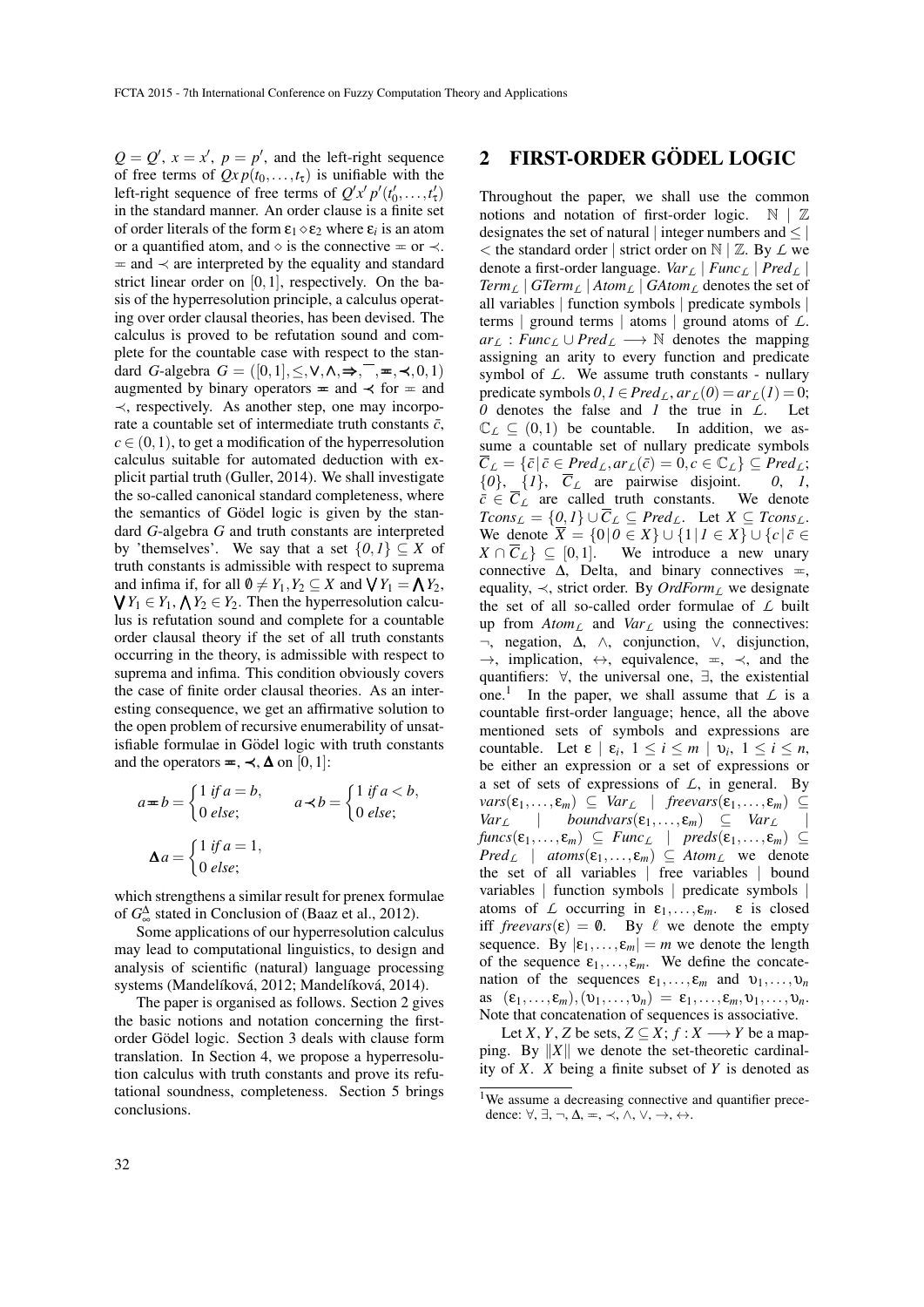*X* ⊆*F Y*. We designate  $P(X) = \{x | x ⊆ X\}$ ;  $P(X)$  is the power set of *X*;  $\mathcal{P}_{\mathcal{F}}(X) = \{x \mid x \subseteq \mathcal{F} X\}$ ;  $\mathcal{P}_{\mathcal{F}}(X)$  is the set of all finite subsets of *X*;  $f[Z] = \{f(z) | z \in Z\}$ ; *f* [*Z*] is the image of *Z* under  $f$ ;  $f|z = \{(z, f(z)) | z \in$ *Z*}; *f* |*z* is the restriction of *f* onto *Z*. Let  $γ ≤ ω$ . A sequence  $\delta$  of *X* is a bijection  $\delta : \gamma \longrightarrow X$ . Recall that *X* is countable if and only if there exists a sequence of *X*. Let *I* be a set and  $S_i \neq \emptyset$ ,  $i \in I$ , be sets. A selector *S* over  $\{S_i | i \in I\}$  is a mapping  $S : I \longrightarrow \bigcup \{S_i | i \in I\}$ such that for all  $i \in I$ ,  $S(i) \in S_i$ . We denote  $\mathcal{S}el(\{S_i | i \in I\})$  $I\}) = \{ S | S \text{ is a selector over } \{ S_i | i \in I \} \}.$  R designates the set of real numbers and  $\leq$  |  $<$  the standard order | strict order on  $\mathbb{R}$ . We denote  $\mathbb{R}_0^+ = \{c \mid 0 \le c \in \mathbb{R}^+\}$  $\mathbb{R}$ ,  $\mathbb{R}^+ = \{c \mid 0 < c \in \mathbb{R}\};$   $[0,1] = \{c \mid 0 \le c \le 1, c \in \mathbb{R}\}.$  $\mathbb{R}$ ; [0, 1] is the unit interval. Let  $c \in \mathbb{R}^+$ . log *c* denotes the binary logarithm of *c*. Let  $f, g : \mathbb{N} \longrightarrow \mathbb{R}_0^+$ . *f* is of the order of *g*, in symbols  $f \in O(g)$ , iff there exist  $n_0 \in \mathbb{N}$  and  $c^* \in \mathbb{R}_0^+$  such that for all  $n \ge n_0$ ,  $f(n) \leq c^* \cdot g(n).$ 

Let  $t \in Term_L$ ,  $\phi \in OrdForm_L$ ,  $T \subseteq_{\mathcal{F}} OrdForm_L$ . The size of  $t | \phi$ , in symbols  $|t| | \phi|$ , is defined as the number of nodes of its standard tree representation. We define the size of *T* as  $|T| = \sum_{\phi \in T} |\phi|$ . By *varseq*( $\phi$ ), *vars*(*varseq*( $\phi$ ))  $\subseteq$  *Var*<sub>*L*</sub>, we denote the sequence of all variables of *L* occurring in φ which is built up via the left-right preorder traversal of φ. For example,  $varseq(\exists w (\forall x \ p(x, x, z) \lor \exists y \ q(x, y, z)))$  =  $w, x, x, x, z, y, x, y, z$  and  $|w, x, x, x, z, y, x, y, z| = 9$ . A sequence of variables will often be denoted as  $\bar{x}$ ,  $\bar{y}$ ,  $\bar{z}$ , etc. Let  $Q \in \{\forall, \exists\}$  and  $\bar{x} = x_1, \ldots, x_n$  be a sequence of variables of *L*. By  $Q\bar{x}\phi$  we denote  $Qx_1 \dots Qx_n\phi$ .

Gödel logic is interpreted by the standard Galgebra augmented by the operators  $=$ ,  $\prec$ ,  $\Delta$  for the connectives  $=$ ,  $\prec$ ,  $\Delta$ , respectively.

$$
G = ([0, 1], \leq, \mathsf{V}, \mathsf{\Lambda}, \Rightarrow, \mathsf{\Gamma}, \mathsf{m}, \prec, \mathsf{\Lambda}, 0, 1)
$$

where∨ | ∧ denotes the supremum | infimum operator on [0,1];

$$
a \Rightarrow b = \begin{cases} 1 & \text{if } a \le b, \\ b & \text{else}; \end{cases} \qquad \qquad \overline{a} = \begin{cases} 1 & \text{if } a = 0, \\ 0 & \text{else}; \end{cases}
$$

$$
a \Rightarrow b = \begin{cases} 1 & \text{if } a < b, \\ 0 & \text{else}; \end{cases} \qquad a \prec b = \begin{cases} 1 & \text{if } a < b, \\ 0 & \text{else}; \end{cases}
$$

$$
\Delta a = \begin{cases} 1 & \text{if } a = 1, \\ 0 & \text{else}. \end{cases}
$$

Recall that *G* is a complete linearly ordered lattice algebra;  $∨$  | ∧ is commutative, associative, idempotent, monotone;  $0 \mid 1$  is its neutral element; the residuum operator ⇒ of ∧ satisfies the condition of residuation:

for all  $a, b, c \in G$ ,  $a \wedge b \leq c \Longleftrightarrow a \leq b \Rightarrow c$ ; (1)

Gödel negation  $\overline{\phantom{a}}$  satisfies the condition:

for all 
$$
a \in G
$$
,  $\overline{a} = a \Rightarrow 0$ ; (2)

the following properties, which will be exploited later,  $hold:$ <sup>2</sup>

for all 
$$
a, b, c \in G
$$
,  
\n $a \vee b \wedge c = (a \vee b) \wedge (a \vee c)$ ,  
\n(distributivity of V over  $\wedge$ ) (3)

$$
a \Lambda (b \lor c) = a \Lambda b \lor a \Lambda c,
$$
  
(distributivity of  $\Lambda$  over V) (4)

$$
a \Rightarrow b \lor c = (a \Rightarrow b) \lor (a \Rightarrow c),
$$
 (5)

$$
a \Rightarrow b \land c = (a \Rightarrow b) \land (a \Rightarrow c), \tag{6}
$$

$$
a \vee b \Rightarrow c = (a \Rightarrow c) \wedge (b \Rightarrow c), \tag{7}
$$

$$
a \wedge b \Rightarrow c = (a \Rightarrow c) \vee (b \Rightarrow c), \tag{8}
$$

$$
a \Rightarrow (b \Rightarrow c) = a \land b \Rightarrow c,\tag{9}
$$

$$
((a \Rightarrow b) \Rightarrow b) \Rightarrow b = a \Rightarrow b,\tag{10}
$$

$$
(a \Rightarrow b) \Rightarrow c = ((a \Rightarrow b) \Rightarrow b) \land (b \Rightarrow c) \lor c, \quad (11)
$$

$$
(a \Rightarrow b) \Rightarrow 0 = ((a \Rightarrow 0) \Rightarrow 0) \land (b \Rightarrow 0), \tag{12}
$$

$$
\Delta a = a = 1. \tag{13}
$$

An interpretation *I* for *L* is a triple  $(U_I, \{f^I | f \in$ *Func*<sub>*L*</sub></sub> $\}$ ,  $\{p^I | p \in Pred_L\}$  defined as follows:  $U_I \neq$ 0 is the universum of *I*; every  $f \in \text{Func}_L$  is interpreted as a function  $f^I: \mathcal{U}_I^{ar_L(f)} \longrightarrow \mathcal{U}_I$ ; every  $p \in Pred_L$  is interpreted as a [0,1]-relation  $p^I$ :  $U_I^{ar_L(p)} \longrightarrow [0,1]$ . A variable assignment in *I* is a mapping  $Var_L \longrightarrow U_I$ . We denote the set of all variable assignments in *I* as  $S_I$ . Let  $e \in S_I$  and  $u \in U_I$ . A variant  $e[x/u] \in S_I$  of *e* with respect to *x* and *u* is defined as

$$
e[x/u](z) = \begin{cases} u & \text{if } z = x, \\ e(z) & \text{else.} \end{cases}
$$

Let  $t \in \text{Term}_L$ ,  $\bar{x}$  be a sequence of variables of  $\mathcal{L}, \phi \in$  $OrdForm_{\mathcal{L}}$ . In *I* with respect to *e*, we define the value  $||t||_e^I \in \mathcal{U}_I$  of *t* by recursion on the structure of *t*, the value  $\|\bar{x}\|_e^I \in U_I^{|\bar{x}|}$  of  $\bar{x}$ , the truth value  $\|\phi\|_e^I \in [0,1]$  of  $φ$  by recursion on the structure of  $φ$ , as usual. Notice that  $0^I_e = 0$ ,  $I^I_e = 1$ , for all  $\bar{c} \in \bar{C}_L$ ,  $\bar{c}^I_e = c$ ,  $\|\phi_1 \leftrightarrow \phi\|$  $\phi_2 \parallel^I_e = (\|\phi_1\|_e^I \Rightarrow \|\phi_2\|_e^I) \wedge (\|\phi_2\|_e^I \Rightarrow \|\phi_1\|_e^I).$  Let  $\phi$  be closed. Then, for all  $e, e' \in S_I$ ,  $\|\phi\|_e^I = \|\phi\|_{e'}^I$ . Let  $e \in \mathcal{S}_I \neq \emptyset$ . We denote  $\|\phi\|_{\ell}^I = \|\phi\|_{\ell}^I$ .

Let  $L \mid L'$  be a first-order language and  $I \mid I'$  be an interpretation for  $L \mid L'$ .  $L'$  is an expansion of  $L$ iff *Func*<sub>*L*</sub></sub> ⊇ *Func*<sub>*L*</sub> and *Pred*<sub>*L*</sub><sup>*l*</sup> ⊇ *Pred*<sub>*L*</sub>; on the other side, we say  $\mathcal L$  is a reduct of  $\mathcal L'$ .  $I'$  is an expansion of *I* to *L'* iff *L'* is an expansion of *L*,  $U_{I'} = U_I$ , for all  $f \in \text{Func}_L$ ,  $f^{I'} = f^I$ , for all  $p \in \text{Pred}_L$ ,  $p^{I'} = p^I$ ;

<sup>&</sup>lt;sup>2</sup>We assume a decreasing operator precedence:  $\overline{\phantom{a}}$ ,  $\Delta$ ,  $\equiv$ ,  $\prec$ , ∧, ∨, ⇒.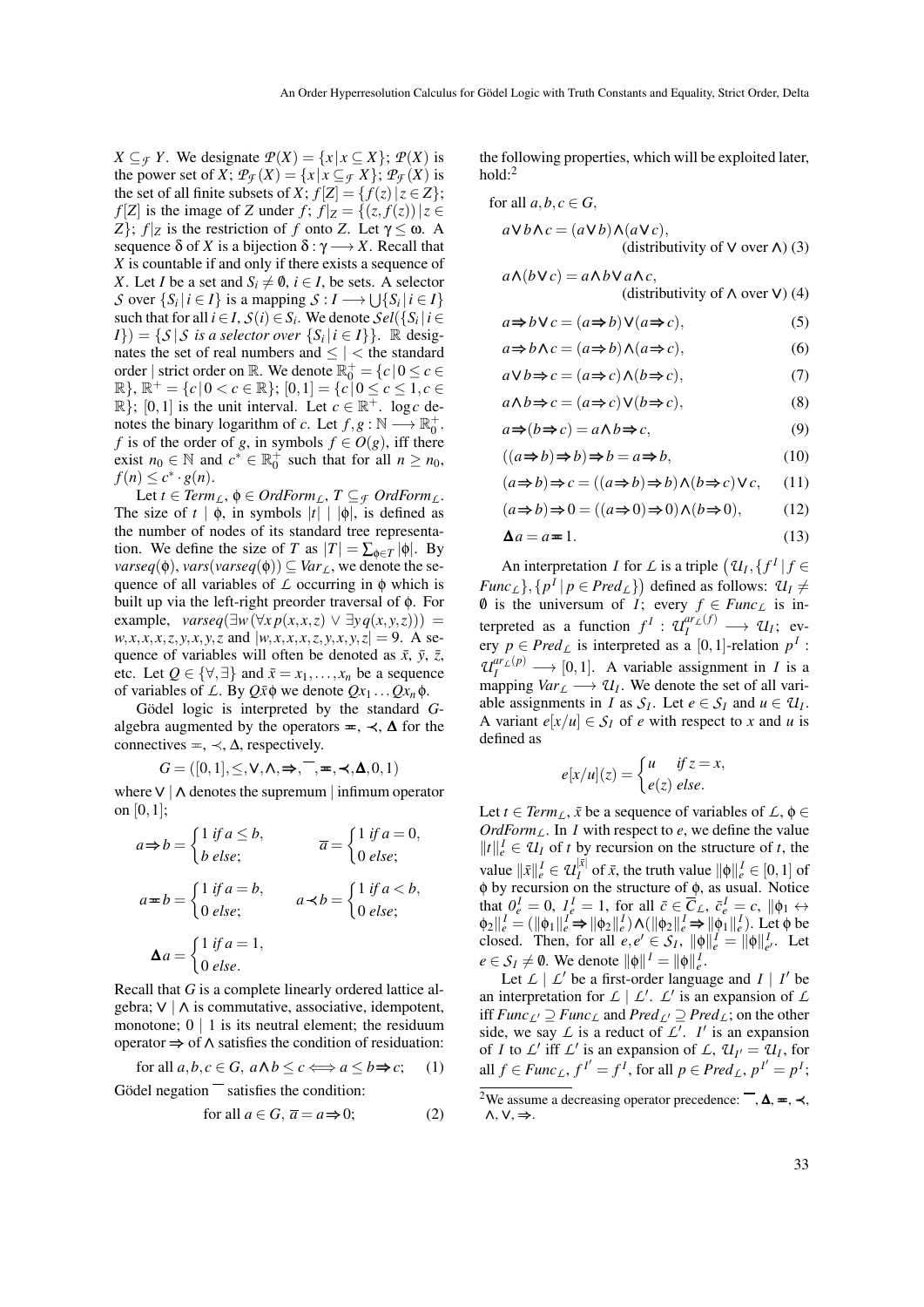on the other side, we say *I* is a reduct of  $I'$  to  $L$ , in symbols  $I = I'|_{\mathcal{L}}$ .

An order theory of *L* is a set of order formulae of *L*. Let  $φ, φ' ∈ OrdForm<sub>L</sub>, T ⊆ OrdForm<sub>L</sub>, e ∈ S<sub>I</sub>. φ$ is true in *I* with respect to *e*, written as  $I \models_e \phi$ , iff  $\|\phi\|_{e}^{I} = 1$ . *I* is a model of  $\phi$ , in symbols  $I \models \phi$ , iff, for all  $e \in S_I$ ,  $I \models_e \phi$ . *I* is a model of *T*, in symbols  $I \models T$ , iff, for all  $\phi \in T$ ,  $I \models \phi$ .  $\phi$  is a logically valid formula iff, for every interpretation *I* for  $\mathcal{L}, I \models \phi$ .  $\phi$  is equivalent to  $\phi'$ , in symbols  $\phi \equiv \phi'$ , iff, for every interpretation *I* for *L* and  $e \in S_I$ ,  $\|\phi\|_{e}^I = \|\phi'\|_{e}^I$ . We denote  $tcons(\phi) = \{0,1\} \cup (preds(\phi) \cap C_{\mathcal{L}}) \subseteq Tcons_{\mathcal{L}}$ and  $tcons(T) = \{0,1\} \cup (preds(T) \cap \overline{C}_L) \subseteq Tcons_L$ .

## 3 TRANSLATION TO CLAUSAL FORM

In the propositional case (Guller, 2010), we have proposed some translation of a formula to an equivalent *CNF* containing literals of the form either *a* or  $a \rightarrow b$ or  $(a \rightarrow b) \rightarrow b$  where *a* is a propositional atom and *b* is either a propositional atom or the propositional constant *0*. An output equivalent *CNF* may be of exponential size with respect to the input formula; we had laid no restrictions on use of the distributivity law (3) during translation to conjunctive normal form. To avoid this disadvantage, we have devised translation to *CNF* via interpolation using new atoms, which produces an output *CNF* of linear size at the cost of being only equisatisfiable to the input formula. A similar approach exploiting the renaming subformulae technique can be found in (Plaisted and Greenbaum, 1986; de la Tour, 1992; Hähnle, 1994; Nonnengart et al., 1998; Sheridan, 2004). A *CNF* is further translated to a finite set of order clauses. An order clause is a finite set of order literals of the form  $\varepsilon_1 \diamond \varepsilon_2$  where  $\varepsilon_i$  is either a propositional atom or a propositional constant, *0*, *1*, and  $\diamond \in \{\pm, \prec\}.$ 

We now describe some generalisation of the mentioned translation to the first-order case. At first, we introduce a notion of quantified atom. Let  $a \in Form_L$ . *a* is a quantified atom of *L* iff  $a = Qx p(t_0, \ldots, t_{\tau})$ where  $p(t_0, \ldots, t_\tau) \in Atom_L$ ,  $x \in vars(p(t_0, \ldots, t_\tau))$ , either  $t_i = x$  or  $x \notin vars(t_i)$ . *QAtom*<sub>*L*</sub>  $\subseteq Form_{\perp}$  denotes the set of all quantified atoms of *L*. *QAtom*<sup>*Q*</sup> ⊆  $QAtom<sub>L</sub>, Q \in {\forall, \exists}$ , denotes the set of all quantified atoms of *L* of the form *Qxa*. Let  $\varepsilon \mid \varepsilon_i, 1 \le i \le m \mid \nu_i$ ,  $1 \leq i \leq n$ , be either an expression or a set of expressions or a set of sets of expressions of *L*, in general. By  $qatoms(\varepsilon_1,...,\varepsilon_m) \subseteq QAtom_L$  we denote the set of all quantified atoms of  $\mathcal L$  occurring in  $\varepsilon_1,\ldots,\varepsilon_m$ . We denote  $qatoms^{\mathcal{Q}}(\varepsilon_1,...,\varepsilon_m) = qatoms(\varepsilon_1,...,\varepsilon_m) \cap$   $QAtom_{\mathcal{L}}^{\mathcal{Q}}, \mathcal{Q} \in {\forall, \exists}.$  Let  $Qxp(t_0,...,t_{\tau}) \in QAtom_{\mathcal{L}}$ and  $p(t'_0, \ldots, t'_\tau) \in Atom_{\mathcal{L}}$ . We denote

$$
boundindset(Qx p(t_0,...,t_{\tau})) = \{i | i \leq \tau, t_i = x\} \neq \emptyset.
$$

Let  $I = \{i | i \leq \tau, x \notin vars(t_i)\}$  and  $r_1, \ldots, r_k, r_i \leq \tau$ ,  $k \leq \tau$ , for all  $1 \leq i \leq i' \leq k$ ,  $r_i < r_{i'}$ , be a sequence such that  $\{r_i | 1 \le i \le k\} = I$ . We denote

$$
freetermseq(Qx p(t_0,...,t_{\tau})) = t_{r_1},...,t_{r_k},
$$
  

$$
freetermseq(p(t'_0,...,t'_{\tau})) = t'_0,...,t'_{\tau}.
$$

We further introduce order clauses in Gödel logic. Let  $l \in \text{OrdForm}_L$ . *l* is an order literal of  $L$  iff  $l = \varepsilon_1 \diamond \varepsilon_2$ ,  $\varepsilon_i \in Atom_L \cup QAtom_L$ ,  $\diamond \in \{\pm, \prec\}$ . The set of all order literals of  $\mathcal L$  is designated as  $OrdLit_{\mathcal L} \subseteq$ *OrdForm*<sub>L</sub>. An order clause of  $\angle$  is a finite set of order literals of  $\mathcal{L}$ ; since  $=$  is commutative, for all  $\varepsilon_1 = \varepsilon_2 \in \text{Ord}$ Lit<sub> $\ell_1$ </sub>, we identify  $\varepsilon_1 = \varepsilon_2$  and  $\varepsilon_2 =$  $\varepsilon_1 \in \text{Ord}$ *Lit*<sub>*L*</sub> with respect to order clauses. An order clause  $\{l_1, \ldots, l_n\}$  is written in the form  $l_1 \vee \cdots \vee l_n$ . The order clause  $\emptyset$  is called the empty order clause and denoted as  $\Box$ . An order clause  $\{l\}$  is called a unit order clause and denoted as *l*; if it does not cause the ambiguity with the denotation of the single order literal *l* in given context. We designate the set of all order clauses of *L* as  $OrdCl_{\mathcal{L}}$ . Let  $l, l_0, \ldots, l_n \in OrdLit_{\mathcal{L}}$ and  $C, C' \in OrdC_l$ . We define the size of *C* as  $|C| = \sum_{l \in C} |l|$ . By  $l \vee C$  we denote  $\{l\} \cup C$  where *l* ∉ *C*. Analogously, by  $l_0 ∨ ⋯ ∨ l_n ∨ C$  we denote  ${l_0}$  ∪···∪ ${l_n}$  ∪ *C* where, for all *i*, *i*<sup> $\leq$ </sup> *n*, *i*  $\neq$  *i*<sup> $\leq$ </sup>, *l<sub>i</sub>*  $\notin$  *C* and  $l_i \neq l_{i'}$ . By  $C \vee C'$  we denote  $C \cup C'$ . *C* is a subclause of *C'*, in symbols  $C \sqsubseteq C'$ , iff  $C \subseteq C'$ . An order clausal theory of *L* is a set of order clauses of *L*. A unit order clausal theory is a set of unit order clauses.

Let  $\phi, \phi' \in OrdForm_L, T, T' \subseteq OrdForm_L, S, S' \subseteq$ *OrdCl*<sub>*L*</sub>, *I* be an interpretation for  $\mathcal{L}$ ,  $e \in \mathcal{S}_I$ . Note that  $I \models e \text{ } l$  if and only if either  $l = \varepsilon_1 = \varepsilon_2$ ,  $\|\varepsilon_1 - \varepsilon_2\|_e^I =$ 1,  $\|\boldsymbol{\varepsilon}_1\|_e^I = \|\boldsymbol{\varepsilon}_2\|_e^I$ ; or  $l = \boldsymbol{\varepsilon}_1 \prec \boldsymbol{\varepsilon}_2$ ,  $\|\boldsymbol{\varepsilon}_1 \prec \boldsymbol{\varepsilon}_2\|_e^I = 1$ ,  $\|\varepsilon_1\|_e^I \leq \|\varepsilon_2\|_e^I$ . *C* is true in *I* with respect to *e*, written as  $I \models_e C$ , iff there exists  $l^* \in C$  such that  $I \models_e l^*$ . *I* is a model of *C*, in symbols  $I \models C$ , iff, for all  $e \in S_I$ ,  $I \models_e C$ . *I* is a model of *S*, in symbols  $I \models S$ , iff, for all  $C \in S$ ,  $I \models C$ .  $\phi' | T' | C' | S'$ is a logical consequence of  $\phi$  | *T* | *C* | *S*, in symbols  $\phi |T|C|S \models \phi' |T'|C'|S'$ , iff, for every model *I* of  $\phi$  $T \mid C \mid S$  for  $L$ ,  $I \models \phi' | T' | C' | S'$ .  $\phi \mid T \mid C \mid S$  is satisfiable iff there exists a model of  $\phi$  | *T* | *C* | *S* for *L*. Note that both  $\square$  and  $\square \in S$  are unsatisfiable.  $\phi$  $T \mid C \mid S$  is equisatisfiable to  $\phi' \mid T' \mid C' \mid S'$  iff  $\phi \mid T \mid$ *C* | *S* is satisfiable if and only if  $\phi'$  | *T'* | *C'* | *S'* is satisfiable. We denote  $tcons(S) = \{0,1\} \cup (predS(S) \cap$  $\overline{C}_L$ )  $\subseteq$  *Tcons<sub>L</sub>*. Let  $S \subseteq$  *F OrdCl<sub>L</sub>*. We define the size of *S* as  $|S| = \sum_{C \in S} |C|$ . *l* is a simplified order literal of *L* iff  $l = \varepsilon_1 \diamond \varepsilon_2$ ,  $\{\varepsilon_1, \varepsilon_2\} \nsubseteq Tcons_L$ ,  $\{\varepsilon_1, \varepsilon_2\} \nsubseteq$ *QAtom<sub>L</sub>*. The set of all simplified order literals of  $\mathcal{L}$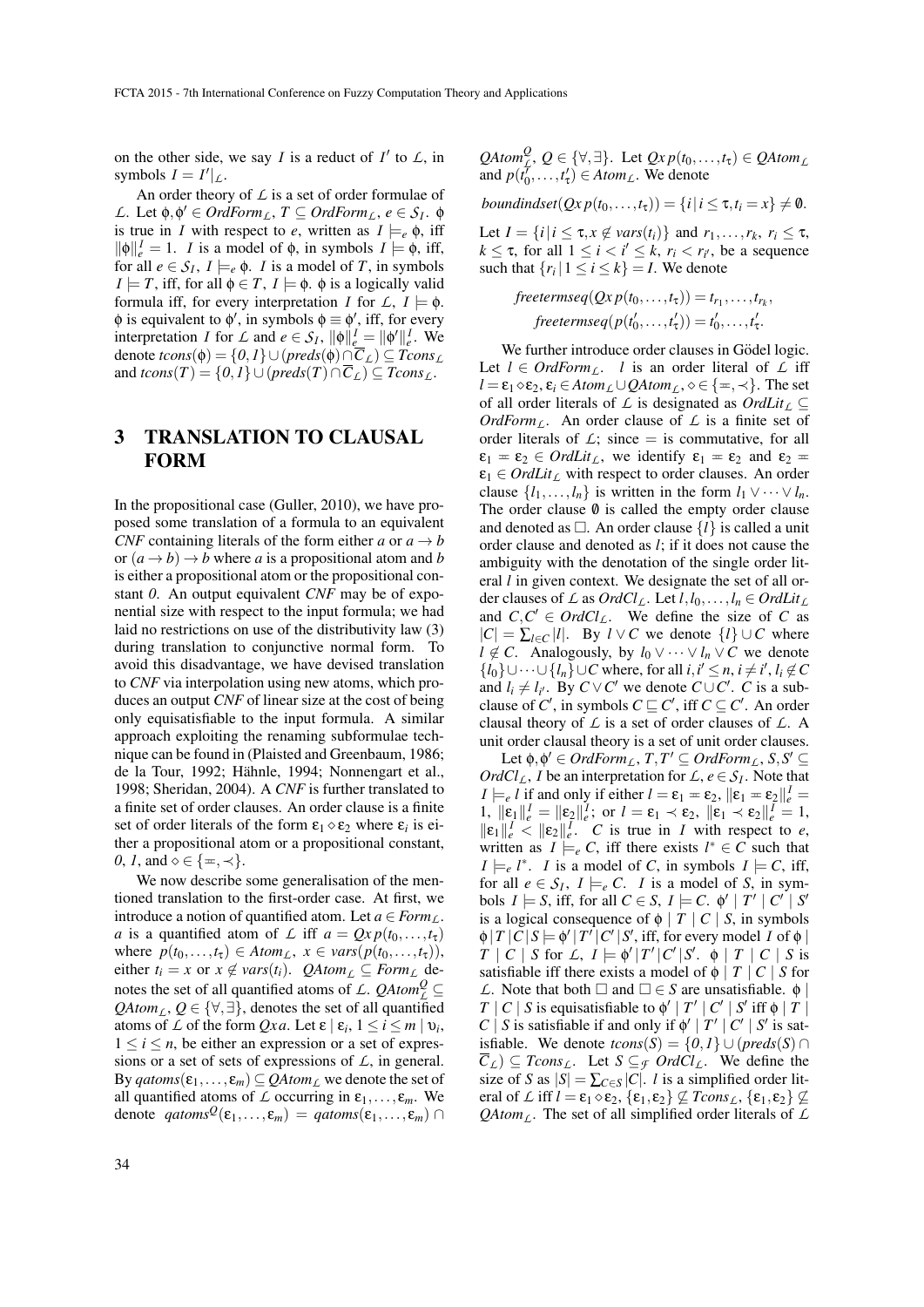is designated as  $SimOrdLit_{\mathcal{L}} \subseteq OrdLit_{\mathcal{L}}$ . We denote  $SimOrdCl_{\mathcal{L}} = \{C | C \in OrdCl_{\mathcal{L}}, C \subseteq SimOrdLit_{\mathcal{L}}\}$  ⊆ *OrdCl<sub>L</sub>*. Let  $\tilde{f}_0 \notin \text{Func}_L$ ;  $\tilde{f}_0$  is a new function symbol. Let  $\mathbb{I} = \mathbb{N} \times \mathbb{N}$ ;  $\mathbb{I}$  is an infinite countable set of indices. Let  $\tilde{\mathbb{P}} = {\{\tilde{p}_i \mid i \in \mathbb{I}\}}$  such that  $\tilde{\mathbb{P}} \cap Pred_L = \emptyset$ ;  $\tilde{P}$  is an infinite countable set of new predicate symbols.

From a computational point of view, the worst case time and space complexity will be estimated using the logarithmic cost measurement. Let *A* be an algorithm.  $\#O_{\mathcal{A}}(In) \geq 1$  denotes the number of all elementary operations executed by *A* on an input *In*.

#### 3.1 Substitutions

We assume the reader to be familiar with the standard notions and notation of substitutions. We introduce a few definitions and denotations; some of them are slightly different from the standard ones, but found to be more convenient. Let  $X = \{x_i | 1 \le i \le n\} \subseteq Var_L$ . A substitution  $\vartheta$  of  $\mathcal L$  is a mapping  $\vartheta : X \longrightarrow \text{Term}_L$ .  $\vartheta$  may be written in the form  $x_1/\vartheta(x_1), \ldots, x_n/\vartheta(x_n)$ . We denote  $dom(\vartheta) = X \subseteq$  *Var*<sub>L</sub> and  $range(\vartheta) =$  $\bigcup_{x \in X} vars(\vartheta(x)) ⊆ F \text{ Var}_L$ . The set of all substitutions of *L* is designated as  $\textit{Subst}_L$ . Let  $\vartheta, \vartheta' \in \textit{Subst}_L$ .  $\vartheta$ is a variable renaming of *L* iff  $\vartheta$  :  $dom(\vartheta) \longrightarrow Var_L$ , for all  $x, x' \in dom(\vartheta), x \neq x', \vartheta(x) \neq \vartheta(x')$ . We define  $id_L$  :  $Var_L$  →  $Var_L$ ,  $id_L(x) = x$ . Let *t* ∈ *Term*<sub>*L*</sub>.  $\vartheta$  is applicable to *t* iff  $dom(\vartheta) \supseteq vars(t) = \text{freevars}(t)$ . Let  $\vartheta$  be applicable to *t*. We define the application  $t\vartheta \in$ *Term*<sub>*L*</sub> of  $\vartheta$  to *t* by recursion on the structure of *t* in the standard manner. Let  $range(\theta) \subseteq dom(\theta')$ . We define the composition of  $\vartheta$  and  $\vartheta'$  as  $\vartheta \circ \vartheta' : dom(\vartheta) \longrightarrow$  $Term_{\mathcal{L}}, \ \vartheta \circ \vartheta'(x) = \vartheta(x) \vartheta', \ \vartheta \circ \vartheta' \in Subst_{\mathcal{L}}, \ dom(\vartheta \circ \vartheta)$  $\mathfrak{G}'$ ) =  $dom(\mathfrak{G})$ ,  $range(\mathfrak{G} \circ \mathfrak{G}')$  =  $range(\mathfrak{G}'|_{range(\mathfrak{G})})$ . Note that composition of substitutions is associative.  $\mathfrak{G}'$  is a regular extension of  $\mathfrak{G}$  iff  $dom(\mathfrak{G}') \supseteq dom(\mathfrak{G}),$  $\theta' |_{dom(\theta)} = \theta$ ,  $\theta' |_{dom(\theta') - dom(\theta)}$  is a variable renaming such that  $range(\vartheta'|_{dom(\vartheta')-dom(\vartheta)}) \cap range(\vartheta) = \emptyset$ . Let  $a \in Atom_L$ .  $\vartheta$  is applicable to *a* iff  $dom(\vartheta) \supseteq$  $vars(a) = freevars(a)$ . Let  $\vartheta$  be applicable to *a* and  $a = p(t_1, \ldots, t_{\tau})$ . We define the application of  $\vartheta$  to *a* as  $a\vartheta = p(t_1\vartheta, \ldots, t_{\tau}\vartheta) \in Atom_L$ . Let  $Qxa \in QAtom_L$ .  $\vartheta$  is applicable to *Qxa* iff *dom*( $\vartheta$ )  $\supseteq$  *freevars*(*Qxa*) and  $x \notin range(\vartheta|_{\text{freevars}(Qxa)})$ . Let  $\vartheta$  be applicable to  $Qxa$ . We define the application of  $\vartheta$  to  $Qxa$  as  $(Qxa)\vartheta = Qxa(\vartheta|_{\text{freevars}(Qxa)} \cup x/x) \in QAtom<sub>L</sub>$ . Let  $\varepsilon_1 \diamond \varepsilon_2 \in \text{Ord}$  *Lit<sub>L</sub>*.  $\vartheta$  is applicable to  $\varepsilon_1 \diamond \varepsilon_2$  iff, for both *i*,  $\vartheta$  is applicable to  $\varepsilon_i$ . Let  $\vartheta$  be applicable to  $\varepsilon_1 \diamond \varepsilon_2$ . Then, for both *i*,  $\vartheta$  is applicable to  $\varepsilon_i$ ,  $dom(\vartheta) \supseteq$  $freevars(\varepsilon_i)$ ,  $dom(\vartheta) \supseteq freevars(\varepsilon_1) \cup freevars(\varepsilon_2)$  = *freevars*( $\varepsilon_1 \diamond \varepsilon_2$ ). We define the application of  $\vartheta$  to  $\epsilon_1 \diamond \epsilon_2$  as  $(\epsilon_1 \diamond \epsilon_2) \vartheta = \epsilon_1 \vartheta \diamond \epsilon_2 \vartheta \in \text{Ord}$ Lit<sub>L</sub>. Let  $E \subseteq A$ ,  $A = Term_{L} \mid A = Atom_{L} \mid A = QAtom_{L}$ 

 $A = OrdLit_L$ .  $\vartheta$  is applicable to *E* iff, for all  $\varepsilon \in E$ ,  $\vartheta$ is applicable to  $ε$ . Let  $θ$  be applicable to  $E$ . Then, for all  $\varepsilon \in E$ ,  $\vartheta$  is applicable to  $\varepsilon$ ,  $dom(\vartheta) \supseteq$  *freevars* $(\varepsilon)$ ,  $dom(\vartheta) \supseteq \bigcup_{\varepsilon \in E} frevars(\varepsilon) = frevars(E)$ . We define the application of  $\vartheta$  to *E* as  $E\vartheta = {\{\epsilon \vartheta | \epsilon \in E\}} \subseteq A$ . Let  $\varepsilon, \varepsilon' \in A \mid \varepsilon, \varepsilon' \in OrdCl_L$ .  $\varepsilon'$  is an instance of **ε** of *L* iff there exists  $\vartheta^* \in \text{Subst}_L$  such that  $\varepsilon' =$ ε $\mathfrak{v}^*$ . ε' is a variant of ε of *L* iff there exists a variable renaming  $\rho^* \in \text{Subst}_{\mathcal{L}}$  such that  $\varepsilon' = \varepsilon \rho^*$ . Let  $C \in OrdCl_{\mathcal{L}}$  and  $S \subseteq OrdCl_{\mathcal{L}}$ . *C* is an instance | a variant of *S* of  $\angle$  iff there exists  $C^* \in S$  such that *C* is an instance | a variant of  $C^*$  of  $\mathcal{L}$ . We denote *Inst*<sub>*L*</sub>(*S*) = {*C*|*C is an instance of S of L*}  $\subseteq$  *OrdCl*<sub>*L*</sub> and  $Vint_L(S) = \{C | C \text{ is a variant of } S \text{ of } L\} \subseteq$  $OrdCl<sub>L</sub>$ .

 $\vartheta$  is a unifier of  $\mathcal L$  for  $E$  iff  $E\vartheta$  is a singleton set. Note that there does not exist a unifier for  $\emptyset$ . Let  $\theta \in \text{Subst}_{\mathcal{L}}$ .  $\theta$  is a most general unifier of  $\mathcal{L}$  for *E* iff  $\theta$  is a unifier of  $\mathcal L$  for *E*, and for every unifier  $\vartheta$  of *L* for *E*, there exists  $\gamma^* \in \text{Subst}_{L}$  such that  $\mathfrak{G}\big|_{\text{freevars}(E)} = \Theta|_{\text{freevars}(E)} \circ \gamma^*$ . By  $mgu_L(E) \subseteq \text{Subst}_L$ we denote the set of all most general unifiers of *L* for *E*. Let  $\overline{E} = E_0, \ldots, E_n, E_i \subseteq A_i$ , either  $A_i = Term_{\perp}$ or  $A_i = Atom_L$  or  $A_i = QAtom_L$  or  $A_i = OrdLit_L$ .  $\vartheta$  is applicable to  $\overline{E}$  iff, for all  $i \leq n$ ,  $\vartheta$  is applicable to  $E_i$ . Let  $\vartheta$  be applicable to  $\overline{E}$ . Then, for all  $i \leq n$ ,  $\vartheta$  is applicable to  $E_i$ ,  $dom(\vartheta) \supseteq$  *freevars* $(E_i)$ ,  $dom(\vartheta) \supseteq \bigcup_{i \leq n} freevars(E_i) = freevars(\overline{E}).$  We define the application of  $\vartheta$  to  $\overline{E}$  as  $\overline{E}\vartheta = E_0\vartheta, \dots, E_n\vartheta$ ,  $E_i \vartheta \subseteq A_i$ .  $\vartheta$  is a unifier of  $\mathcal L$  for  $\overline E$  iff, for all  $i \leq n$ ,  $\vartheta$ is a unifier of *L* for *E<sub>i</sub>*. Note that if there exists  $i^* \leq n$ and  $E_{i^*} = \emptyset$ , then there does not exist a unifier for  $\overline{E}$ .  $\theta$ is a most general unifier of  $\angle$  for  $\overline{E}$  iff  $\theta$  is a unifier of  $\angle$  for  $\overline{E}$ , and for every unifier  $\vartheta$  of  $\angle$  for  $\overline{E}$ , there exists  $\gamma^* \in \textit{Subst}_{\mathcal{L}} \text{ such that } \vartheta|_{\textit{freevars}(\overline{E})} = \theta|_{\textit{freevars}(\overline{E})} \circ \gamma^*.$ By  $mgu_L(E) \subseteq Subst_L$  we denote the set of all most general unifiers of  $\angle$  for  $\overline{E}$ .

**Theorem 3.1** (Unification Theorem). Let  $\overline{E}$  = *E*<sub>0</sub>,...,*E*<sub>*n*</sub>, *either E*<sub>*i*</sub> ⊆ *f Term*<sub>*L*</sub> *or E*<sub>*i*</sub> ⊆ *f Atom*<sub>*L*</sub>. *If there exists a unifier of*  $\angle$  *for*  $\overline{E}$ *, then there exists*  $\theta^* \in \text{mgu}_L(\overline{E})$  such that  $\text{range}(\theta^*|_{\text{vars}(\overline{E})}) \subseteq \text{vars}(\overline{E}).$ 

*Proof.* By induction on  $\Vert \text{vars}(\overline{E}) \Vert$ ; a modification of the proof of Theorem 2.3 (Unification Theorem) in (Apt, 1988), Section 2.4, pp. 5–6.  $\Box$ 

Theorem 3.2 (Extended Unification Theorem). *Let*  $\overline{E} = E_0, \ldots, E_n$ , either  $E_i \subseteq \tau$  *Term<sub>L</sub>* or  $E_i \subseteq \tau$ *Atom<sub>L</sub> or*  $E_i \subseteq$  *f*  $QAtom$ <sub>*L*</sub> *or*  $E_i \subseteq$  *f*  $OrdLit$ <sub>*L*</sub>, and *boundvars* $(\overline{E}) \subseteq V \subseteq$  *f Var*<sub>*L*</sub>*. If there exists a unifier of L for*  $\overline{E}$ *, then there exists*  $\theta^* \in \text{mgu}_L(\overline{E})$  *such that*  $range(\theta^*|_{\text{freevars}(\overline{E})}) \cap V = \emptyset.$ 

*Proof.* A straightforward consequence of Theorem 3.1.  $\Box$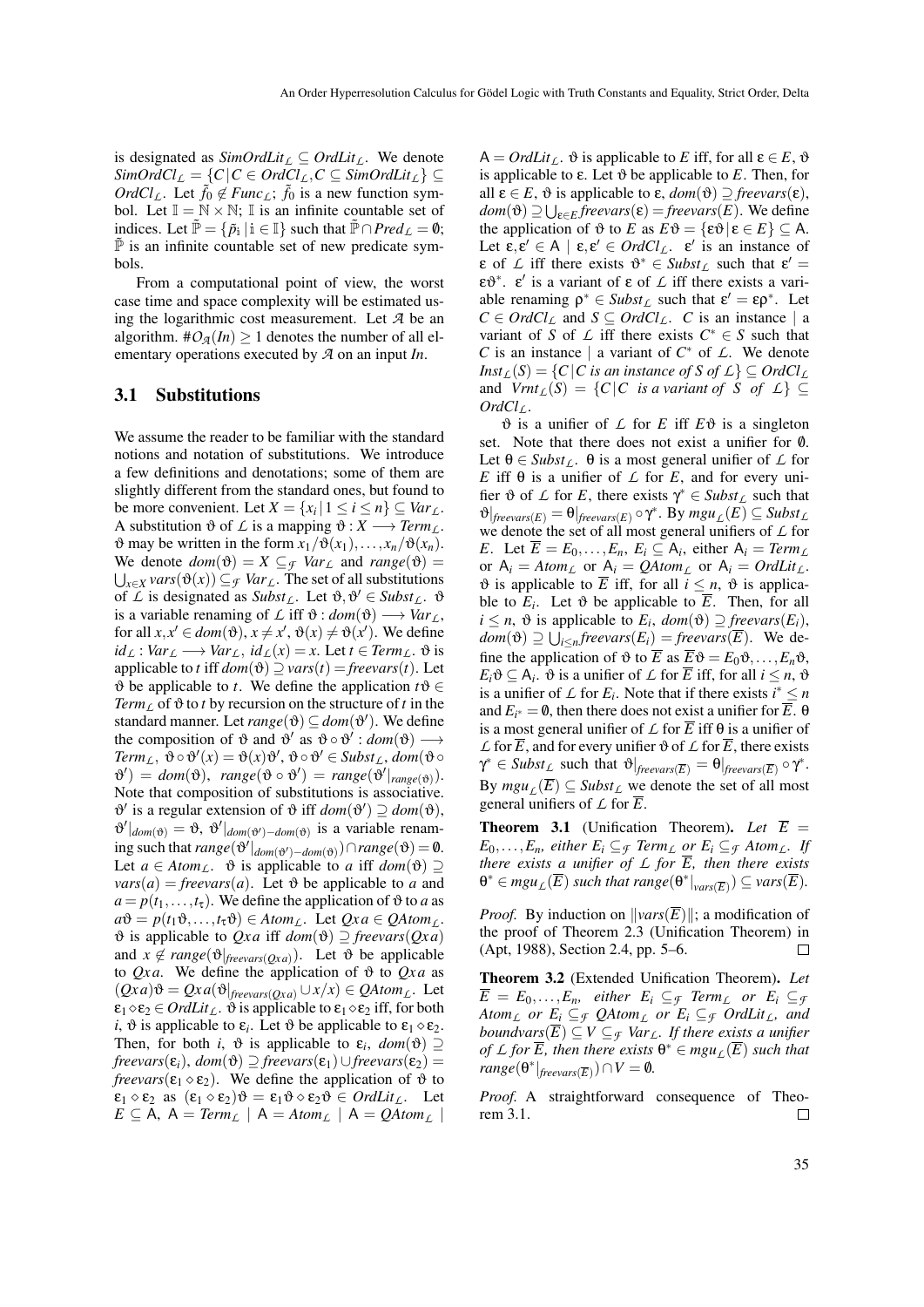### 3.2 A Formal Treatment

Translation of an order formula or a theory to clausal form, is based on the following lemma:

**Lemma 3.3.** *Let*  $n_{\phi}, n_0 \in \mathbb{N}$ ,  $\phi \in \text{OrdForm}_L$ ,  $T \subseteq$ *OrdFormL.*

- (I) *There exist either*  $J_{\phi} = \emptyset$  *or*  $J_{\phi} = \{(n_{\phi}, j) | j \leq$  $n_{J_{\phi}}$ },  $J_{\phi} \subseteq \{(n_{\phi}, j) | j \in \mathbb{N}\}$ , and  $S_{\phi} \subseteq_{\mathcal{F}}$ *SimOrdClL*∪{*p*˜<sup>j</sup> <sup>|</sup> <sup>j</sup>∈*J*φ} *such that*
	- (a)  $||J_{\phi}|| \leq 2 \cdot |\phi|$ ;
	- (b) *either*  $J_{\phi} = \emptyset$ ,  $S_{\phi} = {\Box}$  *or*  $J_{\phi} = S_{\phi} = \emptyset$  *or*  $J_{\Phi} \neq \emptyset$ ,  $\square \notin S_{\Phi} \neq \emptyset$ *;*
	- (c) *there exists an interpretation* A *for L and*  $\mathfrak{A} \models \phi$  *if and only if there exists an interpre-* $\mathcal{L}$  *tation*  $\mathfrak{A}'$   $\mathfrak{f}$  *or*  $\mathcal{L} \cup \{ \tilde{p}_{\mathfrak{j}} | \mathfrak{j} \in J_{\phi} \}$  *and*  $\mathfrak{A}' \models S_{\phi}$ *, satisfying*  $\mathfrak{A} = \mathfrak{A}'|_L$ *;*
	- (d)  $|S_{\phi}| \in O(|\phi|^2)$ ; the number of all elemen*tary operations of the translation of* φ *to*  $S_{\phi}$ *, is in O*( $|\phi|^2$ )*; the time and space complexity of the translation of* φ *to S*φ*, is in*  $O(|\phi|^2 \cdot (\log(1 + n_{\phi}) + \log |\phi|));$
	- (e) *if*  $S_{\phi} \neq \emptyset$ ,  $\{\Box\}$ *, then*  $J_{\phi} \neq \emptyset$ *, for all*  $C \in S_{\phi}$ *,*  $\emptyset \neq \text{preds}(C) \cap \tilde{\mathbb{P}} \subseteq {\{\tilde{p}_i \mid j \in J_{\phi}\}};$
	- (f) *for all a*  $\in$  *qatoms*( $S_{\phi}$ )*, there exists*  $j^* \in J_{\phi}$ *and preds*(*a*) =  $\{\tilde{p}_{j^*}\}\;$ ;
	- (g) *for all*  $j \in J_{\phi}$ *, there exists a sequence*  $\bar{x}$ *of variables of L and*  $\tilde{p}_j(\bar{x}) \in atoms(S_\phi)$ *satisfying, for all*  $a \in atoms(S_{\phi})$  *and*  $preds(a) = {\tilde{p}}_j, a = \tilde{p}_j(\bar{x});$  *if there exists*  $a^* \in qatoms(S_\phi)$  *and preds* $(a^*) = {\{\tilde{p}_\sharp\}}$ *, then there exists*  $Qx \tilde{p}_i(\bar{x}) \in q \text{atoms}(\tilde{S}_{\phi})$ *satisfying, for all a*  $\in$  *qatoms*( $S_{\phi}$ ) *and*  $preds(a) = {\tilde{p}_i}, a = Qx \tilde{p}_i(\bar{x});$
	- (h)  $tcons(S_{\phi}) \subseteq tcons(\phi)$ .
- (II) *There exist*  $J_T \subseteq \{(i, j) | i \geq n_0\}$  *and*  $S_T \subseteq$ *SimOrdClL*∪{*p*˜<sup>j</sup> <sup>|</sup> <sup>j</sup>∈*J<sup>T</sup>* } *such that*
	- (a) *either*  $J_T = \emptyset$ ,  $S_T = \{\square\}$  *or*  $J_T = S_T = \emptyset$  *or*  $J_T \neq \emptyset$ ,  $\square \notin S_T \neq \emptyset$ *;*
	- (b) *there exists an interpretation* A *for L and*  $\mathfrak{A} \models T$  *if and only if there exists an in* $f$ *terpretation*  $\mathfrak{A}'$  *for*  $\mathcal{L} \cup \{\tilde{p}_j | j \in J_T\}$  *and*  $\mathfrak{A}' \models S_T$ , satisfying  $\mathfrak{A} = \mathfrak{A}'|_L$ ;
	- (c) *if*  $T \subseteq \mathcal{F}$  *OrdForm*<sub>L</sub>, then  $J_T \subseteq \mathcal{F}$  $\{(i, j) | i \geq n_0\}, \|J_T\| \leq 2 \cdot |T|, S_T \subseteq \mathcal{F}$  $\lim{Ord}Cl_{\perp\cup{\{\tilde{p}_j\mid j\in J_T\}}}, \quad |S_T| \ \in \ O(|T|^2),$ *the number of all elementary operations of the translation of T to*  $S_T$ *, is in*  $O(|T|^2)$ ; the time and space complex*ity of the translation of T to*  $S_T$ *, is in*  $O(|T|^2 \cdot \log(1+n_0+|T|));$
	- (d) *if*  $S_T \neq \emptyset$ ,  $\{\Box\}$ *, then*  $J_T \neq \emptyset$ *, for all*  $C \in S_T$ *,*  $\emptyset$  ≠ *preds*(*C*)∩ $\tilde{P}$  ⊆ { $\tilde{p}_i | j \in J_T$ };
- (e) *for all a*  $\in$  *qatoms*(*S<sub>T</sub>*)*, there exists*  $j^* \in J_T$ *and preds*(*a*) =  $\{\tilde{p}_{j^*}\}\;$ ;
- (f) *for all*  $j \in J_T$ *, there exists a sequence*  $\bar{x}$ *of variables of L and*  $\tilde{p}_i(\bar{x}) \in atoms(S_T)$ *satisfying, for all*  $a \in atoms(S_T)$  *and*  $preds(a) = {\tilde{p}_i}, a = \tilde{p}_i(\bar{x})$ *; if there exists*  $a^* \in q \text{atoms}(S_T)$  and  $\text{preds}(a^*) = {\{\tilde{p}_j\}},$ *then there exists*  $Qx \tilde{p}_i(\bar{x}) \in q \text{atoms}(S_T)$ *satisfying, for all*  $a \in q \times (S_T)$  *and*  $preds(a) = {\tilde{p}_j}, a = Qx \tilde{p}_j(\bar{x});$  $\mathbf{c}(\mathcal{T})$

(g) 
$$
tcons(S_T) \subseteq tcons(T)
$$

*Proof.* Technical, using interpolation. It is straightforward to prove the following statements:

Let  $n_{\theta} \in \mathbb{N}$  and  $\theta \in \text{OrdForm}_{L}$ . There exists (14)  $\theta' \in \text{OrdForm}_L$  such that

- (a)  $\theta' \equiv \theta;$
- (b)  $|\theta'| \le 2 \cdot |\theta|$ ;  $\theta'$  can be built up from  $\theta$  via a postorder traversal of θ with #*O*(θ) ∈  $O(|\theta|)$  and the time, space complexity in  $O(|\theta| \cdot (\log(1+n_{\theta}) + \log |\theta|));$
- (c)  $\theta'$  does not contain  $\neg$  and  $\Delta$ ;
- (d)  $\theta' \in Tcons_{\mathcal{L}}$ ; or for every subformula of  $θ'$  of the form  $\varepsilon_1 \diamond \varepsilon_2$ ,  $\diamond \in \{\land, \lor, \leftrightarrow\}, \varepsilon_i \neq$  $0, 1, {\varepsilon_1, \varepsilon_2} \not\subseteq Tcons_{\mathcal{L}};$  for every subformula of  $\theta'$  of the form  $\varepsilon_1 \to \varepsilon_2$ ,  $\varepsilon_1 \neq$  $0, 1, \varepsilon_2 \neq 1, \{\varepsilon_1, \varepsilon_2\} \not\subseteq Tcons_{\mathcal{L}};$  for every subformula of  $\theta'$  of the form  $\varepsilon_1 = \varepsilon_2$ ,  $\{\varepsilon_1, \varepsilon_2\} \nsubseteq Tcons_L$ ; for every subformula of  $\theta'$  of the form  $\varepsilon_1 \prec \varepsilon_2$ ,  $\varepsilon_1 \neq 1$ ,  $\varepsilon_2 \neq 0$ ,  $\{\varepsilon_1, \varepsilon_2\} \nsubseteq Tcons_{\mathcal{L}}$ ; for every subformula of  $\theta'$  of the form  $Qx\epsilon_1, Q \in {\forall, \exists}$ ,  $\epsilon_1 \notin$ *TconsL*;
- (e)  $tcons(\theta') \subseteq tcons(\theta)$ .

The proof is by induction on the structure of  $\theta$ .

Let *n*θ ∈ N, θ ∈ *OrdForm*<sub>*L*</sub> − {0, *1*}, (14c,d) (15) hold for  $\theta$ ;  $\bar{x}$  be a sequence of variables,  $vars(\theta) \subseteq vars(\bar{x}) \subseteq Var_L; i = (n_{\theta}, j_i) \in$  $\{(n_{\theta}, j) | j \in \mathbb{N}\}, \quad \tilde{p}_{i} \in \tilde{\mathbb{P}}, \quad ar(\tilde{p}_{i}) = |\bar{x}|.$ There exist  $J = \{(n_{\theta}, j) | j_{i} + 1 \leq j \leq n_{J}\}\subseteq$  $\{(n_{\theta}, j) | j \in \mathbb{N}\}, j_{\theta} \leq n_J, \theta \notin J, \text{ and } S \subseteq g$ *SimOrdCl*<sub>*L*∪{ $\tilde{p}_i$ }∪{ $\tilde{p}_j$ |*j*∈*J*} such that</sub>

- (a)  $||J|| \le |\theta| 1;$
- (b) there exists an interpretation A for  $L \cup {\{\tilde{p}_i\}}$  and  $\mathfrak{A} \models \tilde{p}_i(\bar{x}) \leftrightarrow$  $\theta \in \text{Orderm}_{\text{L}\cup \{\tilde{p}_i\}}$  if and only if there exists an interpretation  $\mathfrak{A}'$  for  $\mathcal{L} \cup \{\tilde{p}_i\} \cup \{\tilde{p}_j | j \in \tilde{J}\}$  and  $\mathfrak{A}' \models S$ , satisfying  $\mathfrak{A} = \mathfrak{A}'|_{\mathcal{L} \cup \{\tilde{p}_i\}}$ ;
- (c)  $|S| \leq 27 \cdot |\theta| \cdot (1 + |\bar{x}|)$ , *S* can be built up from θ and  $\tilde{f}_0(\bar{x})$  via a preorder traversal of θ with  $#O(\theta, \tilde{f}_0(\bar{x}))$  ∈  $O(|\theta| \cdot (1 + |\bar{x}|));$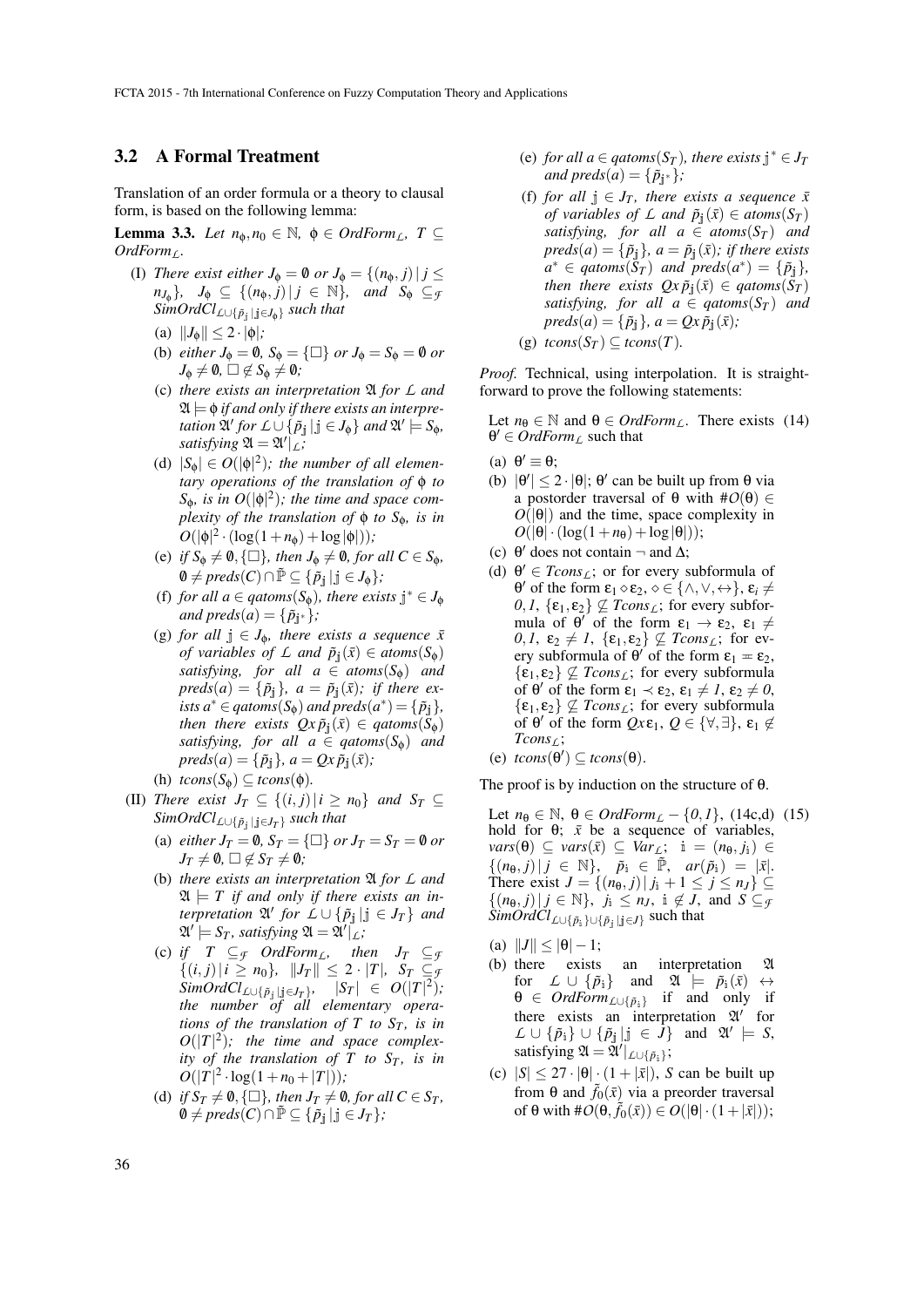- (d) for all  $C \in S$ ,  $\emptyset \neq \text{preds}(C) \cap \tilde{P} \subseteq {\{\tilde{p}_i\}} \cup$  $\{\tilde{p}_j \mid j \in J\}, \tilde{p}_i(\bar{x}) = I, \tilde{p}_i(\bar{x}) \prec I \notin S;$
- (e) for all  $a \in q \text{atoms}(S)$ , there exists  $j^* \in J$ and  $preds(a) = {\tilde{p}_{j^*}}$ ;
- (f) for all  $j \in \{i\} \cup J$ ,  $\tilde{p}_i(\bar{x}) \in atoms(S)$  satisfying, for all  $a \in atoms(S)$  and  $preds(a) =$  $\{\tilde{p}_i\},\ a = \tilde{p}_i(\bar{x});\ \tilde{p}_i \notin \text{preds}(qatoms(S)),$ for all  $j \in J$ , if there exists  $a^* \in q \text{atoms}(S)$ and  $preds(a^*) = {\tilde{p}}_j$ , then there exists  $Qx \tilde{p}_i(\bar{x}) \in q \text{atoms}(\bar{S})$  satisfying, for all  $a \in q \text{atoms}(S)$  and  $\text{preds}(a) = \{\tilde{p}_i\}, a =$  $Qx \tilde{p}_j(\bar{x});$
- (g)  $tcons(S) = tcons(\theta)$ .

The proof is by induction on the structure of  $\theta$  using the interpolation rules in Table 1.

(I) By (14) for  $n_{\phi}$ ,  $\phi$ , there exists  $\phi' \in \text{Orderm}_L$ such that (14a–e) hold for  $n_{\phi}$ ,  $\phi$ ,  $\phi'$ . We distinguish three cases for  $\phi'$ . Case 1:  $\phi' \in Tcons_{\mathcal{L}}$  – {*1*}. We put  $J_{\phi} = \emptyset \subseteq \{(n_{\phi}, j) | j \in \mathbb{N}\}\$ and  $S_{\phi} =$  $\{\Box\} \subseteq$  *F* SimOrdCl<sub>L</sub>. Case 2:  $\phi' = 1$ . We put  $J_{\phi} = \mathbf{0} \subseteq \{ (n_{\phi}, j) | j \in \mathbb{N} \}$  and  $S_{\phi} = \mathbf{0} \subseteq_{\mathcal{F}} SimOrd\hat{Cl}_{\mathcal{L}}$ . Case 3:  $\phi' \notin Tcons_{\mathcal{L}}$ . We put  $\bar{x} = \text{varseq}(\phi')$ ,  $j_i =$ 0, i =  $(n_{\phi}, j_{\phi})$ ,  $ar(\tilde{p}_{\phi}) = |\bar{x}|$ . We get by (15) for  $n_{\phi}$ ,  $\phi'$ ,  $\bar{x}$ , i,  $\tilde{p}_i$  that there exist  $J = \{(n_{\phi}, j) | 1 \leq j$ *j* ≤ *n*<sub>J</sub>} ⊆ {( $n_{\phi}, j$ )| *j* ∈ N<sup>}</sup>, *j*<sub>i</sub> ≤ *n*<sub>J</sub>, i ∉ *J*, *S* ⊆ *f*  $SimOrdCl_{\mathcal{L}\cup{\{\tilde{p}_i\}\cup{\{\tilde{p}_j\mid j\in J\}}}$ , and  $(15a-g)$  hold for  $\phi'$ ,  $\bar{x}$ ,  $\tilde{p}_i$ , *J*, *S*. We put  $n_{J_{\phi}} = n_J$ ,  $J_{\phi} = \{(n_{\phi}, j) | j \leq J\}$  $m_{J_{\phi}}$ }  $\subseteq$  {( $n_{\phi}, j$ )| $j \in \mathbb{N}$ },  $S_{\phi} = \{\tilde{p}_{i}(\bar{x}) = 1\} \cup S \subseteq g$  $SimOrdCl_{\mathcal{L}\cup{\{\tilde{p}_j\mid j\in J_\varphi\}}.$  (II) straightforwardly follows from (I). The lemma is proved.  $\Box$ 

The described translation produces order clausal theories in some restrictive form, which will be utilised in inference using our order hyperresolution calculus to get shorter deductions in average case, cf. Section 4. Let  $P \subseteq \tilde{P}$  and  $S \subseteq OrdCl_{\mathcal{L}\cup P}$ . *S* is admissible iff

- (a) for all  $a \in qatoms(S)$ ,  $preds(a) \subseteq P$ ;
- (b) for all  $\tilde{p} \in P$ , there exists a sequence  $\bar{x}$  of variables of *L* and  $\tilde{p}(\bar{x}) \in atoms(S)$  satisfying, for all  $a \in atoms(S)$  and  $preds(a) = {\tilde{p}}$ , *a* is an instance of  $\tilde{p}(\bar{x})$  of  $\mathcal{L} \cup P$ ; if there exists  $a^* \in q \text{atoms}(S)$ and  $preds(a^*) = {\{\tilde{p}\}\text{, then there exists } Qx \tilde{p}(\bar{x}) \in \mathbb{R}^3$ *qatoms*(*S*) satisfying, for all  $a \in q \text{atoms}(S)$  and  $preds(a) = {\tilde{p}}$ , *a* is an instance of  $Qx \tilde{p}(\bar{x})$  of *L* ∪*P*.

(a) and (b) imply that for all  $Qxa, Q'x'a' \in qatoms(S)$ , if  $\text{preds}(a) = \text{preds}(a'), \text{ then } Q = Q', x = x'$ ,  $boundindset(Qxa) = boundindset(Q'x'a').$ 

**Theorem 3.4.** *Let*  $n_0 \in \mathbb{N}$ ,  $\phi \in OrdForm_L$ ,  $T \subseteq$ *OrdForm<sub>L</sub>*. There exist  $J_T^{\phi} \subseteq \{(i, j) | i \ge n_0\}$  and  $S_T^{\phi} \subseteq$  $\it SimOrdCl_{\rm LO}$ <sub> $\{\tilde{p}_{\rm j}\mid {\rm j}\in J_{T}^{\rm \phi}\}$  *such that*</sub>

- (i) *there exists an interpretation*  $\mathfrak{A}$  *for*  $\mathcal{L}$  *and*  $\mathfrak{A} \models$  $T$ ,  $\mathfrak{A} \not\models \phi$  *if and only if there exists an interpretation*  $\mathfrak{A}'$  *for*  $L \cup \{\tilde{p}_j \mid j \in J_T^{\phi}$  $\{g_T^{\phi}\}$  and  $\mathfrak{A}' \models S_T^{\phi}$  $T$ <sup>*, sat-*</sup>  $\int$ *isfying*  $\mathfrak{A} = \mathfrak{A}'|_L$ *;*
- (ii) *if*  $T \subseteq \mathcal{F}$  *OrdForm*<sub>L</sub>, then  $J_T^{\phi} \subseteq \mathcal{F}$  {(*i*, *j*) | *i* ≥  $n_0$ },  $||J_T^{\phi}$  $\frac{1}{|T|}$   $\in$   $O(|T| + |\phi|)$ ,  $S_T^{\phi}$  ⊆*f*  $SimOrdCl_{\mathcal{L}\cup \{\tilde{p}_j \mid j \in J_T^{\phi}\}}$ ,  $|S_T^{\phi}$  $|T| \in O(|T|^2 + |\phi|^2);$ *the number of all elementary operations of the translation of*  $T$  *and*  $\phi$  *to*  $S_T^{\phi}$ *, is in*  $O(|T|^2 + |\phi|^2)$ *; the time and space complexity of the translation of T* and  $\phi$  *to*  $S_T^{\phi}$ *, is in*  $O(|T|^2 \cdot \log(1 + n_0 +$  $|T|$  +  $|\phi|^2 \cdot (\log(1+n_0) + \log|\phi|)$ *)*;
- (iii)  $S^{\phi}_{7}$ *T is admissible;*
- $(iv)$  *tcons* $(S_T^{\phi})$  $T^{\phi}_T$ ) ⊆ *tcons*( $\phi$ )∪*tcons*(*T*).

*Proof.* Similar to that of Lemma 3.3(I). We get by Lemma 3.3(II) for  $n_0 + 1$ , *T* that there exist  $J_T \subseteq$  $\{((i, j) \mid i \geq n_0 + 1\}, S_T \subseteq \text{SimOrdCl}_{\text{L}\cup\{\tilde{p}_j\} \cup \{cJ_T\}}$ , and Lemma 3.3(II a–g) hold for  $n_0 + 1$ ,  $T$ ,  $J_T$ ,  $S_T$ . By (14) for  $n_0$ ,  $\phi$ , there exists  $\phi' \in \text{Ord}\text{Form}_L$  such that (14a–e) hold for  $n_0$ ,  $\phi$ ,  $\phi'$ . We distinguish three cases for  $\phi'$ . Case 1:  $\phi' \in Tcons_{\mathcal{L}} - \{1\}$ . We put  $J_T^{\phi} = J_T \subseteq \{(i, j) | i \ge n_0 + 1\} \subseteq \{(i, j) | i \ge n_0\}$  and  $S_T^{\phi} = S_T \subseteq \text{SimOrdCl}_{\text{L}\cup{\{\tilde{p}_j\mid j\in J_T^{\phi}\}}}$ . Case 2:  $\phi' = 1$ . We put  $J_T^{\phi} = \emptyset \subseteq \{(i, j) | i \geq n_0\}$  and  $S_T^{\phi} = \{\square\} \subseteq$  $SimOrdCl<sub>L</sub>$ . Case 3:  $\phi' \notin Tcons<sub>L</sub>$ . We put  $\bar{x} =$  $\text{varseq}(\phi'), \, j_1 = 0, \, i = (n_0, j_i), \, \text{ar}(\tilde{p}_i) = |\bar{x}|.$  We get by (15) for  $n_0$ ,  $\forall \bar{x} \phi', \bar{x}, \bar{y}$ ,  $\bar{p}_i$  that there exist *J* = { $(n_0, j) | 1 ≤ j ≤ n<sub>J</sub>$ } ⊆ { $(n_0, j) | j ∈ ℕ$ },  $j_i ≤ n<sub>J</sub>$ , i ∉ *J*, *S* ⊆ *f SimOrdCl*<sub>*L*∪{ $\tilde{p}_i$ }∪{ $\tilde{p}_j$ |j∈*J*}</sub>, and (15a–g) hold for  $\forall \bar{x} \phi', \bar{x}, \tilde{p}_i, J, S$ . We put  $J_T^{\phi} = J_T \cup \{\bar{i}\} \cup$  $J \subseteq \{(i, j) | i \ge n_0\}$  and  $S_T^{\phi} = S_T \cup \{\tilde{p}_i(\bar{x}) \prec I\} \cup S \subseteq$  $SimOrdCl_{\mathcal{L}\cup{\{\tilde{p}_j\mid j\in J_T^{\Phi}\}}}$ . The theorem is proved.

**Corollary 3.5.** *Let*  $n_0 \in \mathbb{N}$ ,  $\phi \in \text{OrdForm}_L$ ,  $T \subseteq$ *OrdForm<sub>L</sub>*. There exist  $J_T^{\phi} \subseteq \{(i, j) | i \ge n_0\}$  and  $S_T^{\phi} \subseteq$  $SimOrdCl_{\perp\cup \{\tilde{p}_{\hat{\jmath}}\,|\, \tilde{\jmath}\in J_T^{\Phi}\}}$  *such that* 

- (i)  $T \models \phi$  *if and only if*  $S_T^{\phi}$  *is unsatisfiable;*
- (ii) *if*  $T \subseteq \mathcal{F}$  *OrdForm*<sub>L</sub>, then  $J_T^{\phi} \subseteq \mathcal{F}$  {(*i*, *j*) | *i* ≥  $n_0$ },  $||J_T^{\phi}$  $\frac{1}{|T|}$   $\in$   $O(|T| + |\phi|), \quad S_T^{\phi} \subseteq \mathcal{F}$  $\lim{Ord}Cl_{\mathcal{L}\cup\{\tilde{p}_j\mid j\in J_T^{\varphi}\}}$ ,  $|S_T^{\varphi}|$  $\frac{d\Phi}{dt}$   $\in O(|T|^2 + |\Phi|^2);$ *the number of all elementary operations of the translation of*  $T$  *and*  $\phi$  *to*  $S_T^{\phi}$ *, is in*  $O(|T|^2 + |\phi|^2)$ *; the time and space complexity of the translation of T* and  $\phi$  *to*  $S_T^{\phi}$ *, is in*  $O(|T|^2 \cdot \log(1 + n_0 +$  $|T|$  +  $|\phi|^2 \cdot (\log(1+n_0) + \log|\phi|)$ *)*;
- (iii)  $S_7^{\phi}$ *T is admissible;*
- $(iv)$  *tcons* $(S_T^{\phi})$  $T^{\varphi}_T$ ) ⊆ *tcons*( $\varphi$ )∪*tcons*(*T*).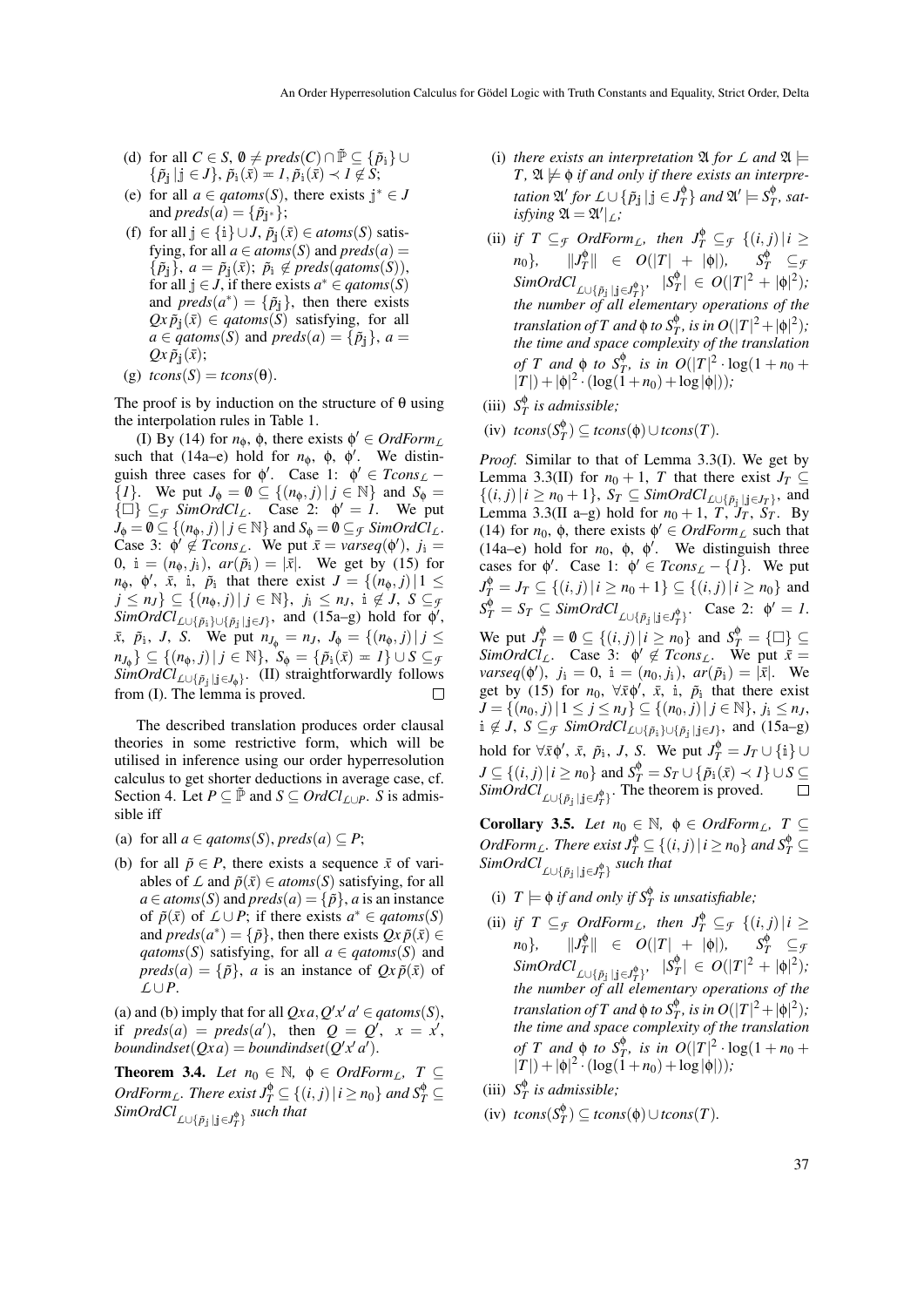Table 1: Interpolation rules.

| Case                                                                                                                                                                                                                                                                                                                                                                                                                                                                 | Laws     |      |
|----------------------------------------------------------------------------------------------------------------------------------------------------------------------------------------------------------------------------------------------------------------------------------------------------------------------------------------------------------------------------------------------------------------------------------------------------------------------|----------|------|
| $\theta = \theta_1 \wedge \theta_2$                                                                                                                                                                                                                                                                                                                                                                                                                                  |          |      |
| $\tilde{p}_1(\bar{x}) \leftrightarrow \theta_1 \wedge \theta_2$                                                                                                                                                                                                                                                                                                                                                                                                      |          |      |
| $\overline{\left\{\begin{aligned} &\tilde{p}_1(\bar{x})\prec\tilde{p}_{1_1}(\bar{x})\vee\tilde{p}_1(\bar{x})=\tilde{p}_{1_1}(\bar{x}),\tilde{p}_1(\bar{x})\prec\tilde{p}_{1_2}(\bar{x})\vee\tilde{p}_1(\bar{x})=\tilde{p}_{1_2}(\bar{x}), \\ &\tilde{p}_{1_1}(\bar{x})\prec\tilde{p}_1(\bar{x})\vee\tilde{p}_{1_1}(\bar{x})=\tilde{p}_1(\bar{x})\vee\tilde{p}_{1_2}(\bar{x})\prec\tilde{p}_1(\bar{x})\vee\tilde{p}_{1_$                                              | (6), (8) | (16) |
| $ \text{Consequent}  = 24 + 16 \cdot  \bar{x}  +  \tilde{p}_{i_1}(\bar{x}) \leftrightarrow \theta_1  +  \tilde{p}_{i_2}(\bar{x}) \leftrightarrow \theta_2  \leq 27 \cdot (1 +  \bar{x} ) +  \tilde{p}_{i_1}(\bar{x}) \leftrightarrow \theta_1  +  \tilde{p}_{i_2}(\bar{x}) \leftrightarrow \theta_2 $                                                                                                                                                                |          |      |
| $\theta = \theta_1 \vee \theta_2$                                                                                                                                                                                                                                                                                                                                                                                                                                    |          |      |
|                                                                                                                                                                                                                                                                                                                                                                                                                                                                      | (5), (7) | (17) |
| $\overbrace{\left\{\begin{aligned} &\tilde{p}_i(\bar{x})\leftrightarrow(\theta_1\vee\theta_2)\\ &\tilde{p}_i(\bar{x})\prec\tilde{p}_{i\,1}(\bar{x})\vee\tilde{p}_i(\bar{x})=\tilde{p}_{i\,1}(\bar{x})\vee\tilde{p}_i(\bar{x})\prec\tilde{p}_{i\,2}(\bar{x})\vee\tilde{p}_i(\bar{x})=\tilde{p}_{i\,2}(\bar{x})\vee\tilde{p}_i(\bar{x})\prec\tilde{p}_i(\bar{x})\vee\tilde{p}_{i\,1}(\bar{x})\prec\tilde{p}_i(\bar{x})\vee\tilde$                                      |          |      |
| $ \text{Consequent}  = 24 + 16 \cdot  \vec{x}  +  \vec{p}_{i_1}(\vec{x}) \leftrightarrow \theta_1  +  \vec{p}_{i_2}(\vec{x}) \leftrightarrow \theta_2  \le 27 \cdot (1 +  \vec{x} ) +  \vec{p}_{i_1}(\vec{x}) \leftrightarrow \theta_1  +  \vec{p}_{i_2}(\vec{x}) \leftrightarrow \theta_2 $                                                                                                                                                                         |          |      |
| $\theta = \theta_1 \rightarrow \theta_2, \theta_2 \neq 0$                                                                                                                                                                                                                                                                                                                                                                                                            |          |      |
| $\frac{\tilde{p}_i(\bar{x}) \leftrightarrow (\theta_1 \to \theta_2)}{\{\tilde{p}_{i_1}(\bar{x}) \prec \tilde{p}_{i_2}(\bar{x}) \lor \tilde{p}_{i_1}(\bar{x}) = \tilde{p}_{i_2}(\bar{x}) \lor \tilde{p}_i(\bar{x}) = \tilde{p}_{i_2}(\bar{x}), \tilde{p}_{i_2}(\bar{x}) \prec \tilde{p}_{i_1}(\bar{x}) \lor \tilde{p}_i(\bar{x}) = 1, \tilde{p}_{i_1}(\bar{x}) \leftrightarrow \theta_1, \tilde{p}_{i_2}(\bar{x}) \leftrightarrow \theta_2\}}$                        |          | (18) |
|                                                                                                                                                                                                                                                                                                                                                                                                                                                                      |          |      |
| $ \text{Consequent}  = 15 + 9 \cdot  \bar{x}  +  \tilde{p}_{i_1}(\bar{x}) \leftrightarrow \theta_1  +  \tilde{p}_{i_2}(\bar{x}) \leftrightarrow \theta_2  \leq 27 \cdot (1 +  \bar{x} ) +  \tilde{p}_{i_1}(\bar{x}) \leftrightarrow \theta_1  +  \tilde{p}_{i_2}(\bar{x}) \leftrightarrow \theta_2 $                                                                                                                                                                 |          |      |
| $\theta = \theta_1 \rightarrow 0$                                                                                                                                                                                                                                                                                                                                                                                                                                    |          |      |
| $\frac{\tilde{p}_i(\bar{x}) \leftrightarrow (\theta_1 \to 0)}{\{\tilde{p}_{i_1}(\bar{x}) = 0 \lor \tilde{p}_{i_1}(\bar{x}) = 0, 0 \prec \tilde{p}_{i_1}(\bar{x}) \lor \tilde{p}_{i_1}(\bar{x}) = 1, \tilde{p}_{i_1}(\bar{x}) \leftrightarrow \theta_1\}}$                                                                                                                                                                                                            |          | (19) |
| $ Consequent  = 12 + 4 \cdot  \bar{x}  +  \tilde{p}_{i_1}(\bar{x}) \leftrightarrow \theta_1  \leq 27 \cdot (1 +  \bar{x} ) +  \tilde{p}_{i_1}(\bar{x}) \leftrightarrow \theta_1 $                                                                                                                                                                                                                                                                                    |          |      |
| $\theta = \theta_1 \leftrightarrow \theta_2$                                                                                                                                                                                                                                                                                                                                                                                                                         |          |      |
|                                                                                                                                                                                                                                                                                                                                                                                                                                                                      |          | (20) |
| $\frac{\tilde{p}_i\left(\bar{x}\right) \leftrightarrow \left(\theta_1 \leftrightarrow \theta_2\right)}{\left\{\begin{aligned} \tilde{p}_{i_1}(\bar{x}) \prec \tilde{p}_{i_2}(\bar{x}) \vee \tilde{p}_{i_1}(\bar{x}) = \tilde{p}_{i_2}(\bar{x}) \vee \tilde{p}_{i}(\bar{x}) = \tilde{p}_{i_2}(\bar{x}), \tilde{p}_{i_2}(\bar{x}) \prec \tilde{p}_{i_1}(\bar{x}) \vee \tilde{p}_{i_2}(\bar{x}) = \tilde{p}_{i_1}(\bar{x}) \vee \tilde{p}_{i}(\bar{x}) = \tilde{p}_{i_$ |          |      |
| $ \text{Consequent}  = 27 + 17 \cdot  \vec{x}  +  \vec{p}_{i_1}(\vec{x}) \leftrightarrow \theta_1  +  \vec{p}_{i_2}(\vec{x}) \leftrightarrow \theta_2  \le 27 \cdot (1 +  \vec{x} ) +  \vec{p}_{i_1}(\vec{x}) \leftrightarrow \theta_1  +  \vec{p}_{i_2}(\vec{x}) \leftrightarrow \theta_2 $                                                                                                                                                                         |          |      |
| $\theta = \theta_1 = \theta_2$                                                                                                                                                                                                                                                                                                                                                                                                                                       |          |      |
|                                                                                                                                                                                                                                                                                                                                                                                                                                                                      |          |      |
| $\frac{\tilde{p}_i\left(\bar{x}\right)\leftrightarrow\left(\theta_1=\theta_2\right)}{\left\{\tilde{p}_{i_1}(\bar{x})=\tilde{p}_{i_2}(\bar{x})\lor\tilde{p}_{i}(\bar{x})=0,\tilde{p}_{i_1}(\bar{x})\prec\tilde{p}_{i_2}(\bar{x})\lor\tilde{p}_{i_2}(\bar{x})\prec\tilde{p}_{i_1}(\bar{x})\lor\tilde{p}_{i}(\bar{x})=1,\tilde{p}_{i_1}(\bar{x})\leftrightarrow\theta_1,\tilde{p}_{i_2}(\bar{x})\leftrightarrow\theta_2\right\}}$                                       |          | (21) |
| $ \text{Consequent}  = 15 + 8 \cdot  \bar{x}  +  \tilde{p}_{i_1}(\bar{x}) \leftrightarrow \theta_1  +  \tilde{p}_{i_2}(\bar{x}) \leftrightarrow \theta_2  \leq 27 \cdot (1 +  \bar{x} ) +  \tilde{p}_{i_1}(\bar{x}) \leftrightarrow \theta_1  +  \tilde{p}_{i_2}(\bar{x}) \leftrightarrow \theta_2 $                                                                                                                                                                 |          |      |
| $\theta = \theta_1 \prec \theta_2$                                                                                                                                                                                                                                                                                                                                                                                                                                   |          |      |
| $\frac{\tilde{p}_i(\bar{x}) \leftrightarrow (\theta_1 \prec \theta_2)}{\{\tilde{p}_{i_1}(\bar{x}) \prec \tilde{p}_{i_2}(\bar{x}) \lor \tilde{p}_{i_1}(\bar{x}) = 0, \tilde{p}_{i_2}(\bar{x}) \prec \tilde{p}_{i_1}(\bar{x}) \lor \tilde{p}_{i_2}(\bar{x}) = \tilde{p}_{i_1}(\bar{x}) \lor \tilde{p}_{i_1}(\bar{x}) \lor \tilde{p}_{i_1}(\bar{x}) = 1, \tilde{p}_{i_1}(\bar{x}) \leftrightarrow \theta_1, \tilde{p}_{i_2}(\bar{x}) \leftrightarrow \theta_2\}}$       |          | (22) |
|                                                                                                                                                                                                                                                                                                                                                                                                                                                                      |          |      |
| $ Consequent  = 15 + 8 \cdot  \bar{x}  +  \tilde{p}_{i_1}(\bar{x}) \leftrightarrow \theta_1  +  \tilde{p}_{i_2}(\bar{x}) \leftrightarrow \theta_2  \leq 27 \cdot (1 +  \bar{x} ) +  \tilde{p}_{i_1}(\bar{x}) \leftrightarrow \theta_1  +  \tilde{p}_{i_2}(\bar{x}) \leftrightarrow \theta_2 $                                                                                                                                                                        |          |      |
| $\theta = \forall x \theta_1$                                                                                                                                                                                                                                                                                                                                                                                                                                        |          |      |
| $\frac{\tilde{p}_i(\bar{x}) \leftrightarrow \forall x \theta_1}{\{\tilde{p}_i(\bar{x}) = \forall x \tilde{p}_{i_1}(\bar{x}), \tilde{p}_{i_1}(\bar{x}) \leftrightarrow \theta_1\}}$                                                                                                                                                                                                                                                                                   |          | (23) |
| $ Consequent  = 5 + 2 \cdot  \bar{x}  +  \tilde{p}_{i_1}(\bar{x}) \leftrightarrow \theta_1  \leq 27 \cdot (1 +  \bar{x} ) +  \tilde{p}_{i_1}(\bar{x}) \leftrightarrow \theta_1 $                                                                                                                                                                                                                                                                                     |          |      |
| $\theta = \exists x \theta_1$                                                                                                                                                                                                                                                                                                                                                                                                                                        |          |      |
| $\frac{\tilde{p}_1(\bar{x}) \leftrightarrow \pm \mathbf{x} \theta_1}{\{\tilde{p}_1(\bar{x}) = \pm \mathbf{x} \tilde{p}_{11}(\bar{x}), \tilde{p}_{11}(\bar{x}) \leftrightarrow \theta_1\}}$                                                                                                                                                                                                                                                                           |          | (24) |
| $ Consequent  = 5 + 2 \cdot  \bar{x}  +  \tilde{p}_{i_1}(\bar{x}) \leftrightarrow \theta_1  \leq 27 \cdot (1 +  \bar{x} ) +  \tilde{p}_{i_1}(\bar{x}) \leftrightarrow \theta_1 $                                                                                                                                                                                                                                                                                     |          |      |
|                                                                                                                                                                                                                                                                                                                                                                                                                                                                      |          |      |

 $\overline{\phantom{a}}$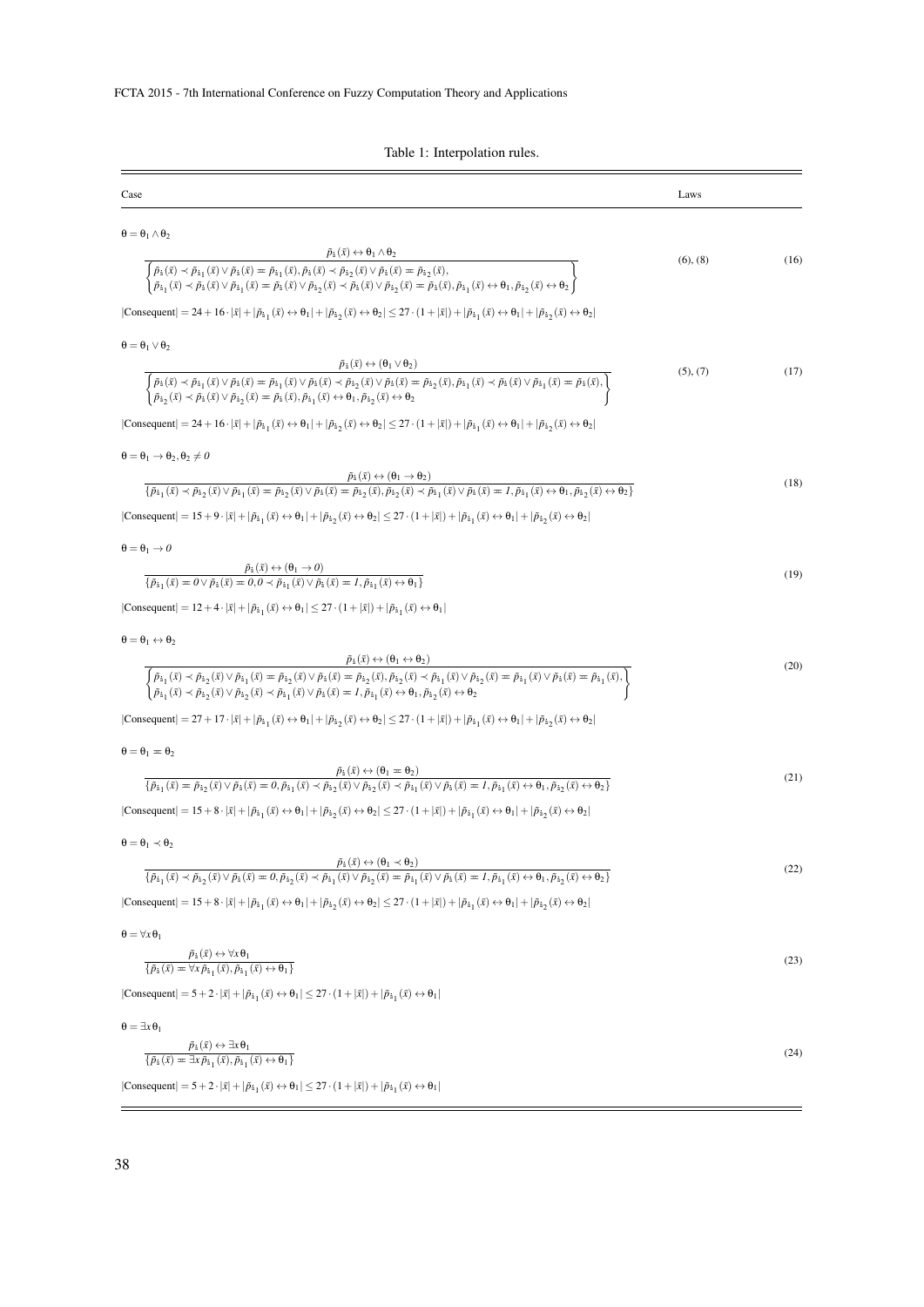*Proof.* Let  $T \models \phi$ . Then, for every interpretation  $\mathfrak A$ for  $\mathcal{L}, \mathfrak{A} \not\models T$  or  $\mathfrak{A} \models \phi$ ; by Theorem 3.4(i), there does not exist an interpretation  $\mathfrak{A}'$  for  $\mathcal{L} \cup \{ \tilde{p}_j \mid j \in J_T^{\phi}$  $_T^{\phi}$  } and  $\mathfrak{A}'\models S_{\mathcal{I}}^{\phi}$  $T$ <sup> $\phi$ </sup>;  $S_T^{\phi}$  $T$ <sup> $\psi$ </sup> is unsatisfiable.

Let *S* φ  $T<sub>T</sub><sup>\phi</sup>$  is unsatisfiable. Then, for every interpretation  $\mathfrak{A}'$  for  $\mathcal{L} \cup {\{\tilde{p}_j \mid j \in J\}}_T^{\phi}$  $\{G_T^{\phi}\}, \mathfrak{A}' \not\models S_T^{\phi}$  $T$ <sup> $\psi$ </sup>; by Theorem 3.4(i), there does not exist an interpretation  $\mathfrak A$  for *L* and  $\mathfrak{A} \models T$ ,  $\mathfrak{A} \not\models \phi$ ; for every interpretation  $\mathfrak{A}$  for  $\mathcal{L}, \mathfrak{A} \not\models T$  or  $\mathfrak{A} \models \phi; T \models \phi;$  (i) holds.

 $(ii-iv)$  are the same as Theorem 3.4 $(ii-iv)$ ;  $(ii-iv)$ hold. The corollary is proved.  $\Box$ 

## 4 HYPERRESOLUTION OVER ORDER CLAUSES

In this section, we propose an order hyperresolution calculus with truth constants operating over order clausal theories, and prove its refutational soundness, completeness.

#### 4.1 Order Hyperresolution Rules

At first, we introduce some basic notions and notation concerning chains of order literals. A chain Ξ of *L* is a sequence  $\Xi = \varepsilon_0 \otimes_0 \upsilon_0, \ldots, \varepsilon_n \otimes_n \upsilon_n, \varepsilon_i \otimes_i \upsilon_i \in OrdLit_L$ , such that for all  $i < n$ ,  $v_i = \varepsilon_{i+1}$ .  $\varepsilon_0$  is the beginning element of  $\Xi$  and  $\nu_n$  the ending element of  $\Xi$ .  $\varepsilon_0 \Xi \nu_n$ denotes Ξ together with its respective beginning and ending element. Let  $\Xi = \varepsilon_0 \otimes_0 v_0, \ldots, \varepsilon_n \otimes_n v_n$  be a chain of *L*. Ξ is an equality chain of *L* iff, for all  $i \leq n, \, \diamond_i = \pm$ .  $\Xi$  is an increasing chain of  $\mathcal L$  iff there exists  $i^* \leq n$  such that  $\diamond_{i^*} = \prec$ . Ξ is a contradiction of *L* iff Ξ is an increasing chain of *L* of the form  $\varepsilon_0 \Xi$ *0* or  $I \Xi v_n$  or  $\varepsilon_0 \Xi \varepsilon_0$ . Let  $S \subseteq \text{Ord}Cl_L$  be unit and  $\Xi = \varepsilon_0 \otimes_0 \nu_0, \ldots, \varepsilon_n \otimes_n \nu_n$  be a chain | an equality chain | an increasing chain | a contradiction of *L*. Ξ is a chain  $\vert$  an equality chain  $\vert$  an increasing chain  $\vert$  a contradiction of *S* iff, for all  $i \leq n$ ,  $\varepsilon_i \diamond_i \upsilon_i \in S$ .

Let  $\widetilde{\mathbb{W}} = {\{\widetilde{w}_i \mid i \in \mathbb{I}\}}$  such that  $\widetilde{\mathbb{W}} \cap (Func_L \cup$  $\{\tilde{f}_0\}\$  = 0;  $\tilde{W}$  is an infinite countable set of new function symbols. Let *L* contain a constant (nullary function) symbol. Let  $P \subseteq \tilde{P}$  and *S* ⊆ *OrdCl*<sub>*L*∪*P*</sub>. We denote *GOrdCl*<sub>*L*</sub> = {*C*|*C* ∈  $OrdCl_{\mathcal{L}}$  *is closed*}  $\subseteq OrdCl_{\mathcal{L}}$ ,  $GInst_{\mathcal{L}}(S) = \{C | C \in$ *GOrdCl*<sub>*L*</sub> *is an instance of S of*  $\mathcal{L}$ }  $\subseteq$  *GOrdCl*<sub>*L*</sub>, *ordtcons*(*S*) = { $0$  ≺ *I*} ∪ { $0$  ≺  $\bar{c}$ | $\bar{c}$  ∈ *tcons*(*S*) ∩  $\overline{C}_L$ } ∪ { $\overline{c}$   $\prec$  *1* |  $\overline{c}$  ∈ *tcons*(*S*) ∩  $\overline{C}_L$ } ∪ { $\overline{c_1}$   $\prec$   $\overline{c_2}$  |  $\overline{c_1}$ ,  $\overline{c_2}$  ∈ *tcons*(*S*) ∩  $\overline{C}_L$ , *c*<sub>1</sub> < *c*<sub>2</sub>} ⊆ *GOrdCl<sub>L</sub>*. A basic order hyperresolution calculus is defined in Table 2.

The basic order hyperresolution calculus can be generalised to an order hyperresolution one in Table 3. Let  $L_0 = L \cup P$ , a reduct of  $L \cup \overline{W} \cup P$ , and

 $S_0 = \emptyset \subseteq \text{GOrd}\text{Cl}_{L_0} \mid \text{Ord}\text{Cl}_{L_0}$ . Let  $\mathcal{D} = C_1, \ldots, C_n$ ,  $C_k \in \text{GOrd}_{\text{L}\cup\text{W}\cup\text{P}} \mid \text{Ord}_{\text{L}\cup\text{W}\cup\text{P}}$ ,  $n \geq 1$ .  $\mathcal D$  is a deduction of *C<sup>n</sup>* from *S* by basic order hyperresolution iff, for all  $1 \le \kappa \le n$ ,  $C_{\kappa} \in \text{ordtcons}(S) \cup \text{GInst}_{L_{\kappa-1}}(S)$ , or there exist  $1 \le j_k^* \le \kappa - 1$ ,  $k = 1, \ldots, m$ , such that  $C_k$  is a basic order resolvent of  $C_{j_1^*}, \ldots, C_{j_m^*} \in S_{k-1}$ using Rule (25)–(31) with respect to  $\mathcal{L}_{K-1}$  and  $S_{K-1}$ ;  $\mathcal{D}$  is a deduction of  $C_n$  from *S* by order hyperresolution iff, for all  $1 \leq \kappa \leq n$ ,  $C_{\kappa} \in \text{ordtcons}(S) \cup S$ , or there exist  $1 \le j_k^* \le \kappa - 1$ ,  $k = 1, \ldots, m$ , such that  $C_k$ is an order resolvent of  $C'_{j_1^*}, \ldots, C'_{j_m^*} \in S^{Vr}_{\kappa-1}$  using Rule (32)–(38) with respect to  $L_{\kappa-1}$  and  $S_{\kappa-1}$  where  $C'_{j_k^*}$  is a variant of  $C_{j_k^*} \in S_{k-1}$  of  $\mathcal{L}_{k-1}$ ;  $\mathcal{L}_k$  and  $S_k$  are defined by recursion on  $1 \leq \kappa \leq n$  as follows:

$$
\mathcal{L}_{\kappa} = \begin{cases}\n\mathcal{L}_{\kappa-1} \cup \{\tilde{w}\} \text{ in case of Rule (30), (31)} \\
\mathcal{L}_{\kappa-1} \text{ else;} \\
\mathcal{S}_{\kappa} = S_{\kappa-1} \cup \{C_{\kappa}\} \subseteq \text{GOrdCl}_{\mathcal{L}_{\kappa}} \mid \text{OrdCl}_{\mathcal{L}_{\kappa}}, \\
S_{\kappa}^{Vr} = V r n t_{\mathcal{L}_{\kappa}}(S_{\kappa}) \subseteq \text{OrdCl}_{\mathcal{L}_{\kappa}}.\n\end{cases}
$$

 $\mathcal{D}$  is a refutation of *S* iff  $C_n = \square$ . We denote

$$
cloBB(S) = {C | there exists a deduction of C from Sby basic order hyperresolution}\subseteq GoldClLOWUP,
$$

 $clo^{\mathcal{H}}(S) = \{C \mid \text{there exists a deduction of } C \text{ from } S\}$ *by order hyperresolution*}  $\subseteq OrdCl_{\mathcal{L}\cup\tilde{\mathbb{W}}\cup P}$ .

## 4.2 Refutational Soundness and Completeness

We are in position to prove the refutational soundness and completeness of the order hyperresolution calculus. At first, we list some auxiliary lemmata.

Lemma 4.1 (Lifting Lemma). *Let L contain a constant symbol.* Let  $P \subseteq \tilde{P}$  *and*  $S \subseteq OrdCl_{\mathcal{L}\cup P}$ *. Let*  $C \in \text{clo}^{\mathcal{BH}}(S)$ *. There exists*  $C^* \in \text{clo}^{\mathcal{H}}(S)$  *such that C* is an instance of  $C^*$  of  $\mathcal{L} \cup \tilde{W} \cup P$ .

*Proof.* Technical, analogous to the standard one.  $\Box$ 

Lemma 4.2 (Reduction Lemma). *Let L contain a constant symbol.* Let  $P \subseteq \tilde{P}$  *and*  $S \subseteq OrdCl_{\mathcal{L}\cup P}$ *.* Let  $\{\bigvee_{j=0}^{k_i} \varepsilon_j^i \vee j_j \vee C_i \mid i \leq n\} \subseteq clo^{\mathcal{BH}}(S)$  such that *for all*  $S \in Sel(\{\{j \mid j \le k_i\}_i \mid i \le n\})$ , there ex*ists a contradiction of*  $\{\varepsilon^i_{\mathcal{S}(i)} \circ^i_{\mathcal{S}(i)} \mathsf{v}^i_{\mathcal{S}(i)} | i \leq n\} \subseteq$  $GOrdCl_{\mathcal{L}\cup\tilde{\mathbb{W}}\cup P}$ *. There exists*  $\emptyset \neq I^* \subseteq \{i \mid i \leq n\}$  *such that*  $\bigvee_{i \in I^*} C_i \in clo^{\mathcal{BH}}(S)$ *.*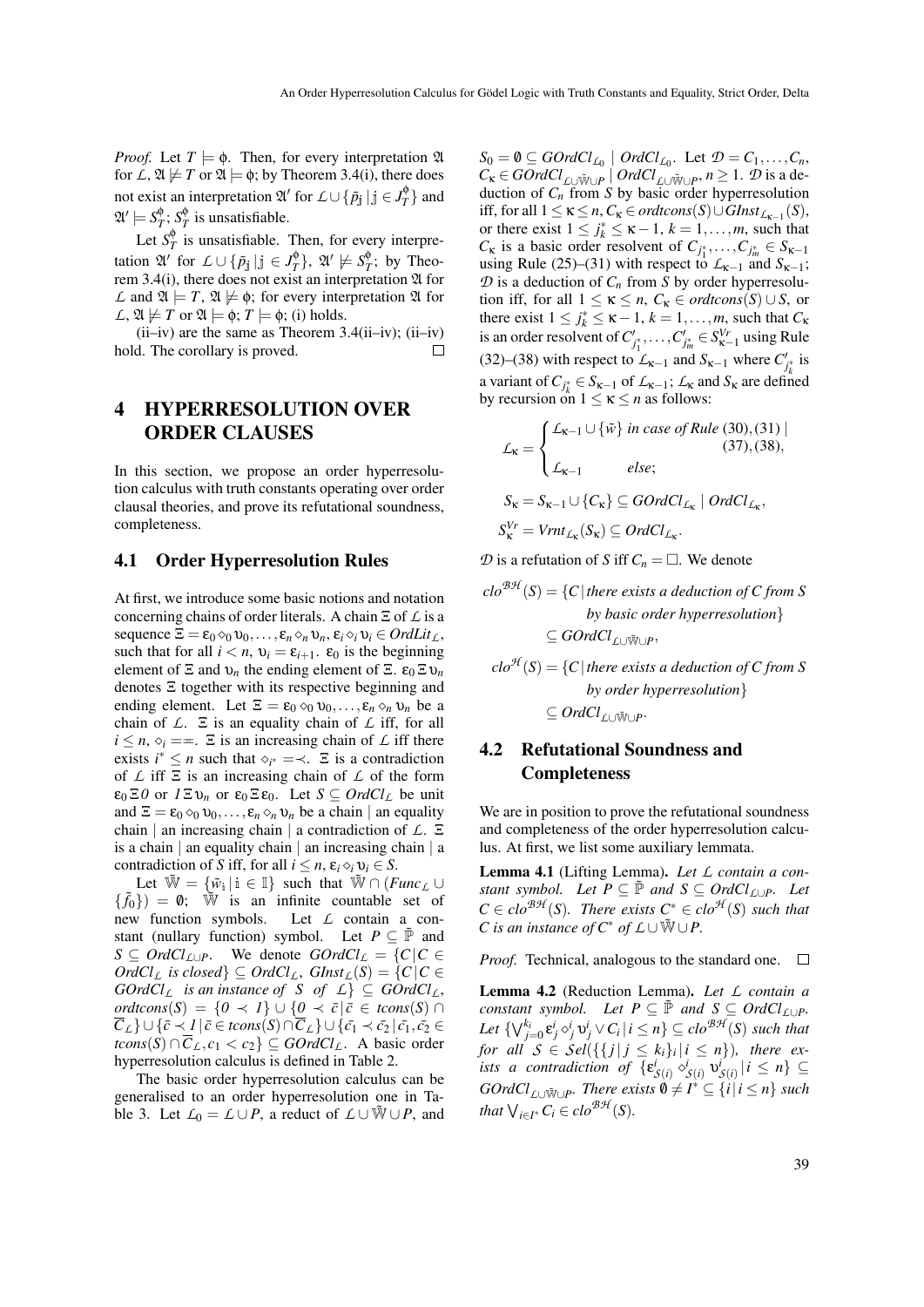Table 2: Basic order hyperresolution rules.

(*Basic order hyperresolution rule*) (25)  $l_0 \vee C_0, \ldots, l_n \vee C_n \in S_{\kappa-1}$  $\frac{n}{\sqrt{2}}$  $\bigvee_{i=0}$  *C<sub>i</sub>*  $\in$  *S<sub>k</sub>* ;  $l_0, \ldots, l_n$  *is a contradiction of*  $\mathcal{L}_{\kappa-1}$ .  $\bigvee_{i=0}^{n} C_i$  is a basic order hyperresolvent of  $l_0 \vee C_0, \ldots, l_n \vee C_n$ . (*Basic order trichotomy rule*) (26) *a*,*b* ∈ *atoms*( $S_{k-1}$ ),*a* ∈  $\overline{C}_L$ ,*b* ∉ *Tcons*<sub>*L*</sub>, *qatoms*( $S$ ) = 0  $\frac{a}{a}$   $\prec b \lor a = b \lor b \prec a \in S_{\kappa}$ . (*Basic order trichotomy rule*) (27)  $a, b \in atoms(S_{\kappa-1}) - \{0, 1\}, \{a, b\} \nsubseteq Tcons_{L}, qatoms(S) \neq 0$ *a*  $\prec$  *b*  $\lor$  *a*  $\equiv$  *b*  $\lor$  *b*  $\prec$  *a*  $\in$  *S*<sub>K</sub> .  $a \lt b \lor a = b \lor b \lt a$  is a basic order trichotomy resolvent of *a* and *b*. (*Basic order* ∀*-quantification rule*) (28)  $\forall x \in q \text{ atoms}^{\forall} (S_{\kappa-1})$  $\overline{\forall xa \prec a\gamma} \vee \forall xa = a\gamma \in S_{\kappa};$  $t \in GTerm_{L_{\kappa-1}}, \gamma = x/t \in Subst_{L_{\kappa-1}}, dom(\gamma) = \{x\} = vars(a).$ ∀*xa* ≺ *a*γ∨ ∀*xa* P *a*γ is a basic order ∀-quantification resolvent of ∀*xa*.  $\exists xa \in qatoms^{\exists}(S_{\kappa-1})$  $\frac{2x}{a\gamma} \leq \frac{2x}{a\gamma} \leq \frac{2x}{a\gamma} \leq \frac{2x}{a\gamma} \leq \frac{2x}{a\gamma} \leq \frac{2x}{a\gamma}$  $t \in GTerm_{L_{\kappa-1}}, \gamma = x/t \in Subst_{L_{\kappa-1}}, dom(\gamma) = \{x\} = vars(a).$  $a\gamma \prec \exists x a \lor a\gamma = \exists x a$  is a basic order ∃-quantification resolvent of  $\exists x a$ . (*Basic order* ∀*-witnessing rule*) (30) ∀*xa* ∈ *qatoms*<sup>∀</sup> (*S*κ−1),*b* ∈ *atoms*(*S*κ−1)∪*qatoms*(*S*κ−1) ;  $aγ < b ∨ b = ∀xa ∨ b √ ∀xa ∈ S_k$ 

> $\tilde{w}$  ∈  $\mathbb{W}$  – *Func*<sub>*L*<sub>K−1</sub></sub>, *ar*( $\tilde{w}$ ) = |*freetermseq*( $\forall$ *xa*), *freetermseq*(*b*)|,  $\gamma = x/\tilde{w}$ (*freetermseq*( $\forall xa$ ),*freetermseq*(*b*))  $\in$  *Subst*<sub>*L*k</sub>,  $dom(\gamma) = \{x\} = vars(a)$ .

 $a\gamma \prec b \lor b = \forall xa \lor b \prec \forall xa$  is a basic order  $\forall$ -witnessing resolvent of  $\forall xa$  and *b*.

(*Basic order* ∃*-witnessing rule*) (31)

 $b \prec a\gamma \lor \exists x a = b \lor \exists x a \prec b \in S_{\kappa};$  $\tilde{w} \in \tilde{\mathbb{W}}$  – *Func*<sub>*L*<sub>K−1</sub></sub>, *ar*( $\tilde{w}$ ) = |*freetermseq*( $\exists$ *xa*), *freetermseq*(*b*)|,  $\gamma = x/\tilde{w}$ (*freetermseq*( $\exists xa$ ),*freetermseq*(*b*))  $\in$  *Subst*<sub>*L*<sub>K</sub></sub>,  $dom(\gamma) = \{x\} = vars(a)$ .

∃*xa* ∈ *qatoms*<sup>∃</sup> (*S*κ−1),*b* ∈ *atoms*(*S*κ−1)∪*qatoms*(*S*κ−1)

*b*  $\prec$  *a*γ∨ ∃*xa*  $\equiv$  *b*  $\lor$  ∃*xa*  $\prec$  *b* is a basic order ∃-witnessing resolvent of ∃*xa* and *b*.

*Proof.* Technical, analogous to the one of Proposition 2, (Guller, 2009).  $\Box$ 

Lemma 4.3 (Unit Lemma). *Let L contain a constant symbol.* Let  $P \subseteq \tilde{P}$  and  $S \subseteq OrdCl_{\mathcal{L}\cup P}$ . Let  $\Box \notin$  *clo*<sup>*BH*</sup>(*S*) = { $\bigvee_{j=0}^{k_1}$ ε<sup>*j*</sup>,  $\circ$ <sup>*j*</sup>, **υ**<sup>*j*</sup>, |ι < γ}, γ≤ ω*. There exists*  $S^* \in \mathcal{S}el(\lbrace \lbrace j | j \leq k_1 \rbrace_1 | 1 < \gamma \rbrace)$  *such that there does not exist a contradiction of*  $\{ \varepsilon_{\mathcal{S}^*(t)}^1 \circ^1_{\mathcal{S}^*(t)} v^1_{\mathcal{S}^*(t)} \mid t$  $\gamma$ }  $\subseteq$  *GOrdCl*<sub>L∪Ŵ∪P</sub>.

$$
xa \prec a\gamma \lor \forall xa = a\gamma
$$
 is a basic order  $\forall$ -quantification resolvent of  $\forall xa$ .

(*Basic order* ∃*-quantification rule*) (29)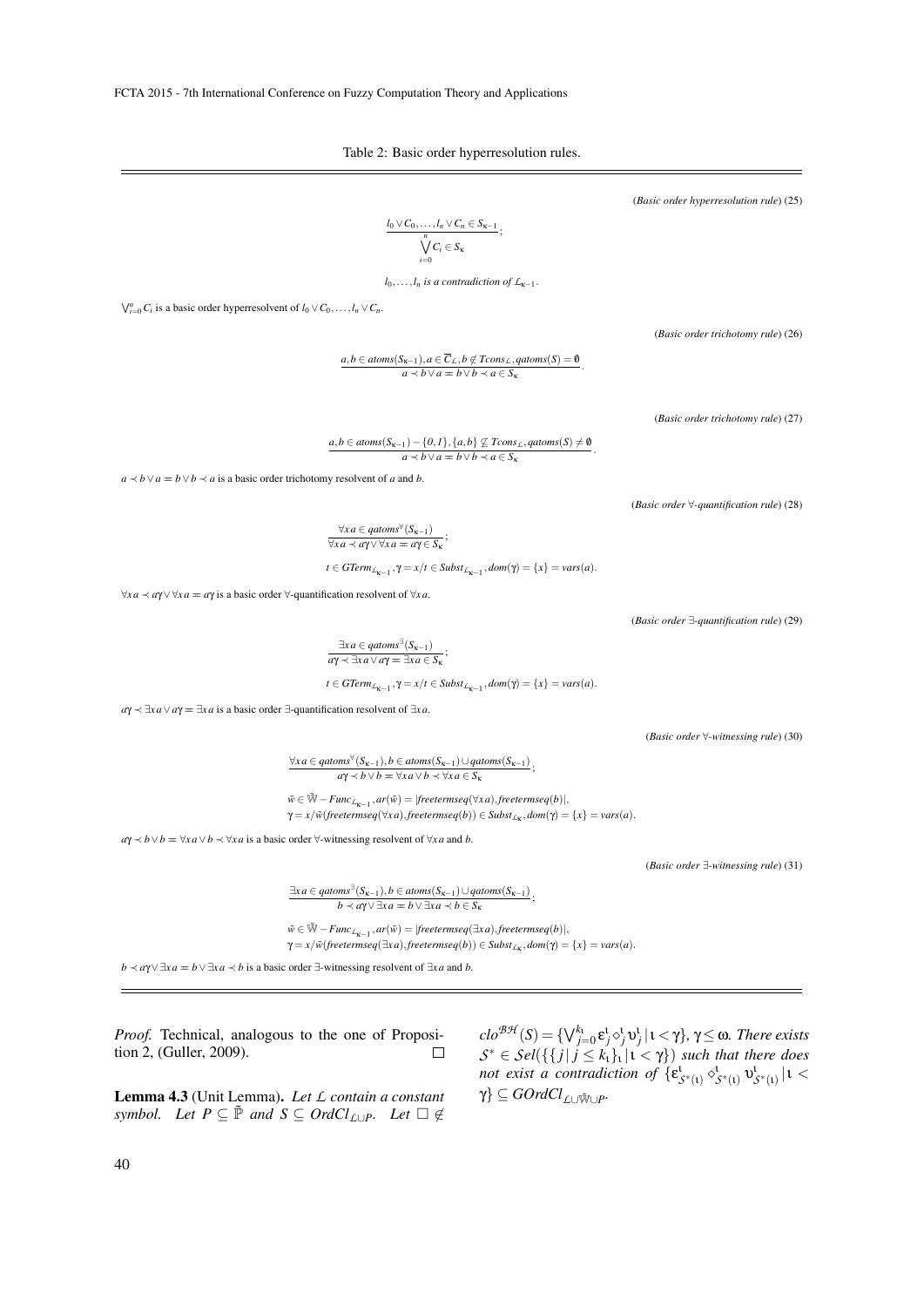Table 3: Order hyperresolution rules.

(*Order hyperresolution rule*) (32)

$$
\frac{\bigvee_{j=0}^{k_0} \mathbf{c}_j^0 \cdot \mathbf{c}_j^0 \vee \bigvee_{j=1}^{m_0} I_j^0, \ldots, \bigvee_{j=0}^{k_n} \mathbf{c}_j^n \cdot \mathbf{c}_j^n \vee \bigvee_{j=1}^{m_n} I_j^n \in S_{\kappa-1}^{V_r} \n\Big(\bigvee_{i=0}^{m} \bigvee_{j=1}^{m_i} i_j^i \Big) \mathbf{\theta} \in S_{\kappa} \n\Big|;
$$

*for all*  $i < i' \leq n$ , freevars $(\bigvee_{j=0}^{k_i} \varepsilon^i_j \circ^i_j \mathfrak{v}^i_j \vee \bigvee_{j=1}^{m_i} l^i_j) \cap \text{freevars}(\bigvee_{j=0}^{k'_{i'}} \varepsilon^{i'}_j \circ^{i'}_j \mathfrak{v}^i_j \vee \bigvee_{j=1}^{m_{i'}} l^i_j) = \emptyset$ ,  $\theta \in mgu_{\mathcal{L}_{\kappa-1}}(\bigvee_{j=0}^{k_0} \varepsilon_j^0 \diamond_j^0 v_j^0, l_1^0, \ldots, l_{m_0}^0, \ldots, \bigvee_{j=0}^{k_n} \varepsilon_j^n \diamond_j^n v_j^n, l_1^n, \ldots, l_{m_n}^n, \{v_0^0, \varepsilon_0^1\}, \ldots, \{v_0^{n-1}, \varepsilon_0^n\}, \{a, b\}\big),$  $dom(\theta) = \text{freevars}\left(\{\varepsilon^i_j \circ^i_j \mathbf{v}^i_j \mid j \leq k_i, i \leq n\}, \{l^i_j \mid 1 \leq j \leq m_i, i \leq n\}\right)$  $a = \varepsilon_0^0, b = 1 \text{ or } a = \mathfrak{v}_0^n, b = 0 \text{ or } a = \varepsilon_0^0, b = \mathfrak{v}_0^n$ , there exists  $i^* \leq n$  such that  $\circ_i^{i^*} = \prec$ .

 $(\bigvee_{i=0}^{n}\bigvee_{j=1}^{m_i} l_j^i)\theta$  is an order hyperresolvent of  $\bigvee_{j=0}^{k_0} \varepsilon_j^0 \otimes_j^0 v_j^0 \vee \bigvee_{j=1}^{m_0} l_j^0, \dots, \bigvee_{j=0}^{k_n} \varepsilon_j^n \otimes_j^n v_j^n \vee \bigvee_{j=1}^{m_n} l_j^n$ .

(*Order trichotomy rule*) (33)

*a*,*b* ∈ *atoms*( $S_{k-1}$ ),*a* ∈  $\overline{C}_L$ ,*b* ∉ *Tcons*<sub>*L*</sub>, *qatoms*( $S$ ) = **0**  $\frac{a}{a}$   $\prec b \lor a = b \lor b \prec a \in S_{\kappa}$ .

(*Order trichotomy rule*) (34)

 $a, b \in atoms(S_{\kappa-1}^{V_r}) - \{0,1\}, \{a,b\} \not\subseteq Tcons_{L}, qatoms(S) \neq 0,$ <br>  $\vdots$ *a*  $\prec$  *b*  $\lor$  *a*  $\equiv$  *b*  $\lor$  *b*  $\prec$  *a*  $\in$  *S*<sub>K</sub>

 $vars(a) \cap vars(b) = \emptyset.$ 

 $a \lt b \lor a = b \lor b \lt a$  is an order trichotomy resolvent of *a* and *b*.

(*Order* ∀*-quantification rule*) (35)

 $\forall xa \in qatoms$ <sup>∀</sup> $(S_{\kappa-1})$  $\overline{\forall x a \prec a \vee \forall x a ≡ a \in S_{\kappa}}$ 

.

 $\forall xa \prec a \lor \forall xa = a$  is an order  $\forall$ -quantification resolvent of  $\forall xa$ .

(*Order* ∃*-quantification rule*) (36)

 $\exists xa \in qatoms^{\exists}(S_{\kappa-1})$ *a* ≺ ∃*xa*∨*a* P ∃*xa* ∈ *S*<sup>κ</sup> .

*a*  $\prec \exists x a \lor a = \exists x a$  is an order ∃-quantification resolvent of  $\exists x a$ .

(*Order* ∀*-witnessing rule*) (37)

 $\forall xa \in qatoms^{\forall} (S^{Vr}_{\kappa-1}), b \in atoms(S^{Vr}_{\kappa-1}) \cup qatoms(S^{Vr}_{\kappa-1})$  $a\gamma \prec b \lor b = \forall x a \lor b \prec \forall x a \in S_{\kappa}$ ;

 $freevars(\forall x a) \cap freevars(b) = \emptyset,$  $\tilde{w} \in \tilde{\mathbb{W}} - \text{Func}_{L_{\mathbf{K}-1}}, \text{ar}(\tilde{w}) = |\text{freetermseq}(\forall x a), \text{freetermseq}(b)|,$  $\gamma = x/\tilde{w}$ (freetermseq( $\forall xa$ ), freetermseq(b))  $\cup id|_{vars(a)-\{x\}} \in Subst_{L_K}, dom(\gamma) = \{x\} \cup (vars(a)-\{x\}) = vars(a)$ .

 $a\gamma \prec b \lor b = \forall xa \lor b \prec \forall xa$  is an order  $\forall$ -witnessing resolvent of  $\forall xa$  and *b*.

(*Order* ∃*-witnessing rule*) (38)

 $\exists xa \in qatoms^{\exists} (S_{\kappa-1}^{Vr}), b \in atoms(S_{\kappa-1}^{Vr}) \cup qatoms(S_{\kappa-1}^{Vr})$  $\frac{b}{b}$   $\prec a\gamma \lor \exists x a = b \lor \exists x a \prec b \in S_{\kappa}$ ;

 $freevars(\exists x a) \cap freevars(b) = \emptyset,$  $\tilde{w} \in \tilde{\mathbb{W}} - \text{Func}_{L_{\mathbf{K}-1}}, \text{ar}(\tilde{w}) = |\text{freetermseq}(\exists x a), \text{freetermseq}(b)|,$  $\gamma = x/\tilde{w}$ (freetermseq( $\exists xa$ ), freetermseq(b)) $\cup id|_{vars(a)-\{x\}} \in Subst_{L_{\mathbf{K}}}, dom(\gamma) = \{x\} \cup (vars(a)-\{x\}) = vars(a)$ .

*b*  $\prec$  *a*γ∨ ∃*xa* = *b*  $\lor$  ∃*xa*  $\prec$  *b* is an order ∃-witnessing resolvent of  $\exists$ *xa* and *b*.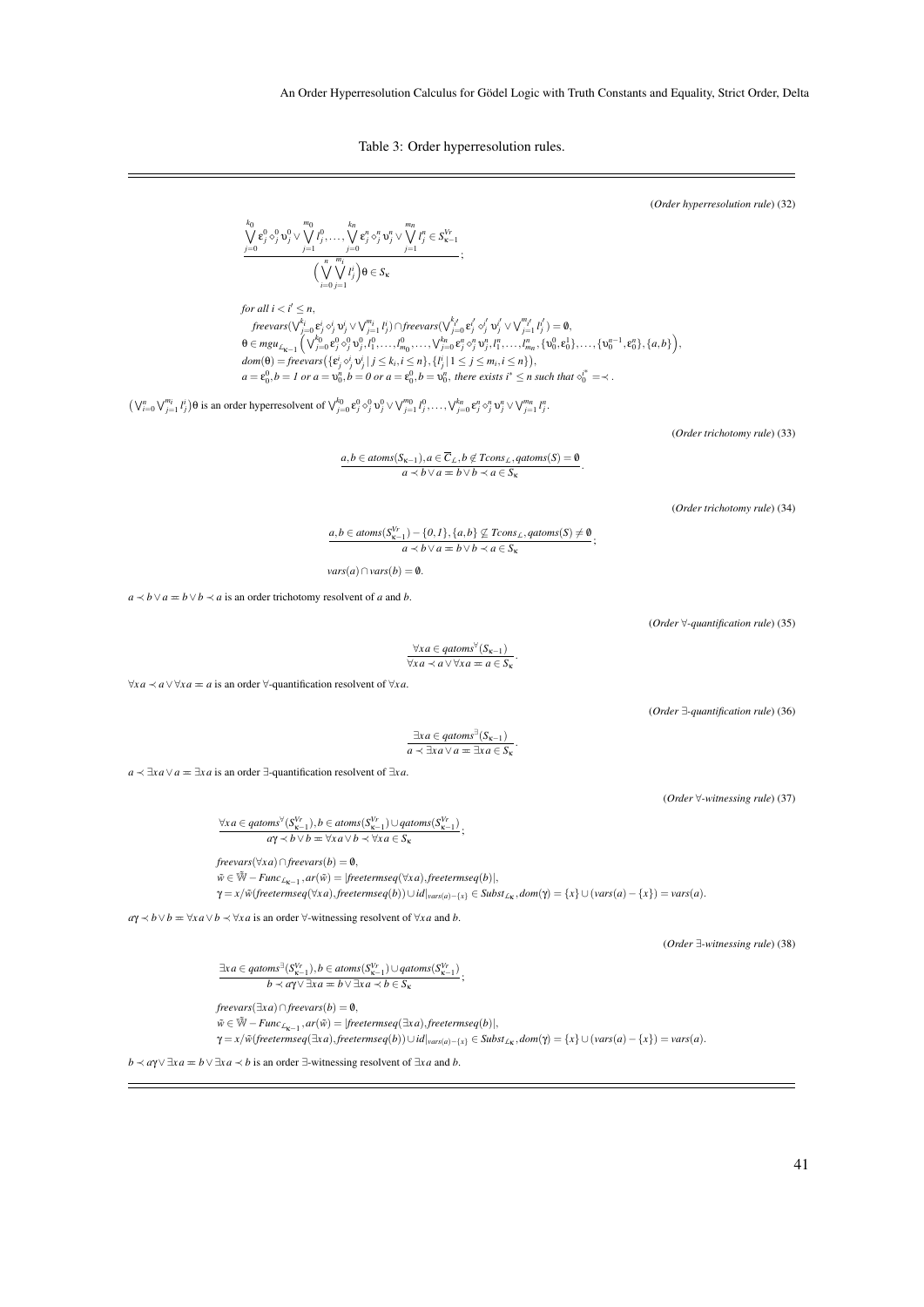*Proof.* Technical, a straightforward consequence of König's Lemma and Lemma 4.2.  $\Box$ 

Let  $\{0,1\} \subseteq X \subseteq [0,1]$ . *X* is admissible with respect to suprema and infima iff, for all  $\emptyset \neq Y_1, Y_2 \subseteq X$ and  $\bigvee Y_1 = \bigwedge Y_2$ ,  $\bigvee Y_1 \in Y_1$ ,  $\bigwedge Y_2 \in Y_2$ . Let  $\{0,1\} \subseteq$  $Tc \subseteq Tcons_{\mathcal{L}}$ . *Tc* is admissible with respect to suprema and infima iff  $\{0,1\} \subseteq \overline{T_c} \subseteq [0,1]$  is admissible with respect to suprema and infima.

Theorem 4.4 (Refutational Soundness and Completeness). Let  $\mathcal L$  *contain a constant symbol. Let*  $P \subseteq \tilde{P}$ *, S* ⊆ *OrdClL*∪*P, tcons*(*S*) *be admissible with respect to suprema and infima.*  $\square \in \mathit{clo}^{\mathcal{H}}(S)$  *if and only if* S *is unsatisfiable.*

*Proof.* ( $\implies$ ) Let  $\mathfrak A$  be a model of *S* for  $\mathcal L \cup P$  and  $C \in clo^{\mathcal{H}}(S) \subseteq OrdCl_{\mathcal{L} \cup \tilde{\mathbb{W}} \cup \mathcal{P}}$ . Then there exists an expansion  $\mathfrak{A}'$  of  $\mathfrak{A}$  to  $\mathcal{L} \cup \tilde{\mathbb{W}} \cup P$  such that  $\mathfrak{A}' \models C$ . The proof is by complete induction on the length of a deduction of *C* from *S* by order hyperresolution. Let  $\Box \in \mathit{clo}^{\mathcal{H}}(S)$  and  $\mathfrak A$  be a model of *S* for  $\mathcal L \cup P$ . Hence, there exists an expansion  $\mathfrak{A}'$  of  $\mathfrak{A}$  to  $L \cup \tilde{\mathfrak{W}} \cup P$  such that  $\mathfrak{A}' \models \Box$ , which is a contradiction; *S* is unsatisfiable.

( $\Longleftarrow$ ) Let  $□ \notin clo^{A}(S)$ . Then, by Lemma 4.1 for  $S, \Box, \Box \notin clo^{B\mathcal{H}}(S)$ ; we have *L*,  $\tilde{\mathbb{P}}, \tilde{\mathbb{W}}$  are countable,  $P \subseteq \widetilde{\mathbb{P}}, S \subseteq OrdCl_{\mathcal{L}\cup P}, clo^{\mathcal{BH}}(S) \subseteq GOrdCl_{\mathcal{L}\cup \widetilde{\mathbb{W}}\cup P};$ *P*, *L*∪*P*, *OrdCl<sub><i>L*∪*P*</sub>, *S*, *L*∪Ŵ∪*P*, *GOrdCl*<sub>*L*∪Ŵ∪*P*</sub>,  $clo^{\mathcal{BH}}(S)$  are countable; there exists  $\gamma_1 \leq \omega$  and  $\square \notin$ *clo<sup>BH</sup>* (*S*) = { $\bigvee_{j=0}^{k_1} \varepsilon_j^1 \circ_j^1 v_j^1 | 1 < \gamma_1$ }; by Lemma 4.3 for *S*, there exists  $S^* \in \mathcal{S}el(\{\{j \mid j \leq k_1\}_1 | 1 < \gamma_1\})$  and there does not exist a contradiction of  $\{\epsilon_{\mathcal{S}^*(1)}^1 \diamond_{\mathcal{S}^*(1)}^1$  $v^1_{\mathcal{S}^*(\iota)} | \iota \langle \gamma_1 \rangle \subseteq \text{GOrdCl}_{\text{L} \cup \tilde{\mathbb{W}} \cup \text{P}}$ We put  $\mathbb{S} =$  $\{\varepsilon_{\mathcal{S}^*(1)}^i \circ^{\mathsf{L}}_{\mathcal{S}^*(1)} \circ^{\mathsf{L}}_{\mathcal{S}^*(1)} | 1 \leq \gamma_1\} \subseteq \text{GOrdCl}_{\text{L} \cup \tilde{\mathbb{W}} \cup P}$ . Then  $ordtcons(S) \subseteq clo^{B\mathcal{H}}(S), S \supseteq ordtcons(S)$  is countable, unit,  $(q)$ *atoms*( $\mathcal{S}$ )  $\subseteq$   $(q)$ *atoms*( $clo^{\mathcal{BH}}(S)$ ); there does not exist a contradiction of S. We have *L* contains a constant symbol. Hence, there exists  $cn^* \in$  $Func_{\mathcal{L}}$ ,  $ar_{\mathcal{L}}(cn^*) = 0$ . We put  $\widetilde{\mathbb{W}}^* = \text{funcs}(\mathbb{S}) \cap \widetilde{\mathbb{W}} \subseteq$  $\widetilde{\mathbb{W}}, \widetilde{\mathbb{W}}^* \cap (Func_{\mathcal{L}} \cup \{\tilde{f}_0\}) \subseteq \widetilde{\mathbb{W}} \cap (Func_{\mathcal{L}} \cup \{\tilde{f}_0\}) = \emptyset,$ 

$$
\mathcal{U}_{\mathfrak{A}} = GTerm_{\mathcal{L} \cup \widetilde{\mathbb{W}}^* \cup P}, cn^* \in \mathcal{U}_{\mathfrak{A}} \neq \emptyset,
$$
  

$$
\mathcal{B} = atoms(\mathbb{S}) \cup qatoms(\mathbb{S}) \subseteq
$$
  

$$
GAtom_{\mathcal{L} \cup \widetilde{\mathbb{W}}^* \cup P} \cup QAtom_{\mathcal{L} \cup \widetilde{\mathbb{W}}^* \cup P}.
$$

We have S is countable. Then  $tcons(S) =$  $atoms(ordtcons(S)) ⊆ atoms(S) ⊆ B, B = tcons(S) ∪$  $(\mathcal{B} - \text{tcons}(S)), \text{tcons}(S) \cap (\mathcal{B} - \text{tcons}(S)) = \emptyset,$  $atoms(S)$ ,  $qatoms(S)$ ,  $B$ ,  $tcons(S)$ ,  $B - tcons(S)$  are countable; there exist  $\gamma_2 \leq \omega$  and a sequence  $\delta_2$ :  $\gamma_2 \longrightarrow \mathcal{B} - tcons(S)$  of  $\mathcal{B} - tcons(S)$ . Let  $\varepsilon_1, \varepsilon_2 \in \mathcal{B}$ .  $\varepsilon_1 \triangleq \varepsilon_2$  iff there exists an equality chain  $\varepsilon_1 \Xi \varepsilon_2$  of S. Note that  $\triangleq$  is a binary symmetric transitive relation on *B*.  $\varepsilon_1 \triangleleft \varepsilon_2$  iff there exists an increasing chain  $\epsilon_1 \, \Xi \, \epsilon_2$  of S. Note that  $\triangleleft$  is a binary transitive relation on *B*.

$$
0 \neq 1, 1 \neq 0, 0 \le 1, 1 \nless 0,
$$
  
for all  $\varepsilon \in \mathcal{B}$ ,  $\varepsilon \nless 0, 1 \nless \varepsilon \nless \varepsilon \nless 0$ . (39)

The proof is straightforward; we have that there does not exist a contradiction of  $\mathbb{S}$ . Note that  $\triangleleft$  is also irreflexive and a partial strict order on *B*.

Let  $tcons(S) \subseteq X \subseteq B$ . A partial valuation  $\mathcal V$ is a mapping  $\mathcal{V}: X \longrightarrow [0,1]$  such that  $\mathcal{V}(0) = 0$ ,  $V(I) = 1$ , for all  $\bar{c} \in tcons(S) \cap \bar{C}_L$ ,  $V(\bar{c}) = c$ . We denote  $dom(\mathcal{V}) = X$ ,  $tcons(S) \subseteq dom(\mathcal{V}) \subseteq \mathcal{B}$ . We define a partial valuation  $\mathcal{V}_{\alpha}$  by recursion on  $\alpha \leq \gamma_2$ as follows:

$$
\mathcal{V}_0 = \{ (0,0), (1,1) \} \cup \{ (\bar{c}, c) \mid \bar{c} \in tcons(S) \cap \overline{C}_L \};
$$
  

$$
\mathcal{V}_\alpha = \mathcal{V}_{\alpha-1} \cup \{ (\delta_2(\alpha-1), \lambda_{\alpha-1}) \}
$$
  

$$
(1 \le \alpha \le \gamma_2 \text{ is a successor ordinal}),
$$

$$
\mathbb{E}_{\alpha-1} = \{ \mathcal{V}_{\alpha-1}(a) \mid a \triangleq \delta_2(\alpha - 1), a \in dom(\mathcal{V}_{\alpha-1}) \},
$$
  

$$
\mathbb{D}_{\alpha-1} = \{ \mathcal{V}_{\alpha-1}(a) \mid a \le \delta_2(\alpha - 1), a \in dom(\mathcal{V}_{\alpha-1}) \},
$$
  

$$
\mathbb{U}_{\alpha-1} = \{ \mathcal{V}_{\alpha-1}(a) \mid \delta_2(\alpha - 1) \le a, a \in dom(\mathcal{V}_{\alpha-1}) \},
$$
  

$$
\lambda_{\alpha-1} = \begin{cases} \sqrt{\mathbb{D}_{\alpha-1} + \Lambda \mathbb{U}_{\alpha-1}} & \text{if } \mathbb{E}_{\alpha-1} = 0, \\ \sqrt{\mathbb{E}_{\alpha-1}} & \text{else;} \end{cases}
$$

$$
\mathcal{V}_{\gamma_2} = \bigcup_{\alpha < \gamma_2} \mathcal{V}_{\alpha} \quad (\gamma_2 \text{ is a limit ordinal}).
$$

For all  $\alpha \leq \alpha' \leq \gamma_2$ ,  $\mathcal{V}_{\alpha}$  is a partial valuation, (40)  $dom(\mathcal{V}_{\alpha}) = tcons(S) \cup \delta_2[\alpha], \mathcal{V}_{\alpha} \subset \mathcal{V}_{\alpha'}$ .

The proof is by induction on  $\alpha \leq \gamma_2$ .

We list some auxiliary statements without proofs:

If  $qatoms(S) = 0$ , then  $qatoms(clo^{BH}(S)) = 0$ . (41)

$$
tcons(S) = tcons(cloBA(S)).
$$
 (42)

For all  $a,b \in atoms(clo^{\mathcal{BH}}(S)) \cup (43)$  $qatoms(clo^{BH}(S))$ , there exist a deduction  $C_1, \ldots, C_n, n \geq 1$ , from *S* by basic order hyperresolution, associated  $\mathcal{L}_n$ ,  $\mathcal{S}_n$ ,  $\mathcal{S}_n \subseteq \mathcal{G}\mathcal{O}rd\mathcal{C}l_{\mathcal{L}_n}$ , such that  $a, b \in atoms(S_n) \cup qatoms(S_n)$ .

For all  $\mathbf{0} \neq A \subseteq_{\mathcal{F}} \text{atoms}(clo^{\mathcal{BH}}(S)) \cup (44)$  $qatoms(clo^{BH}(S))$ , there exist a deduction  $C_1, \ldots, C_n, n \geq 1$ , from *S* by basic order hyperresolution, associated  $\mathcal{L}_n$ ,  $\mathcal{S}_n$ ,  $\mathcal{S}_n \subseteq \mathcal{G}\mathcal{O}rd\mathcal{C}l_{\mathcal{L}_n}$ , such that  $A \subseteq atoms(S_n) \cup qatoms(S_n)$ .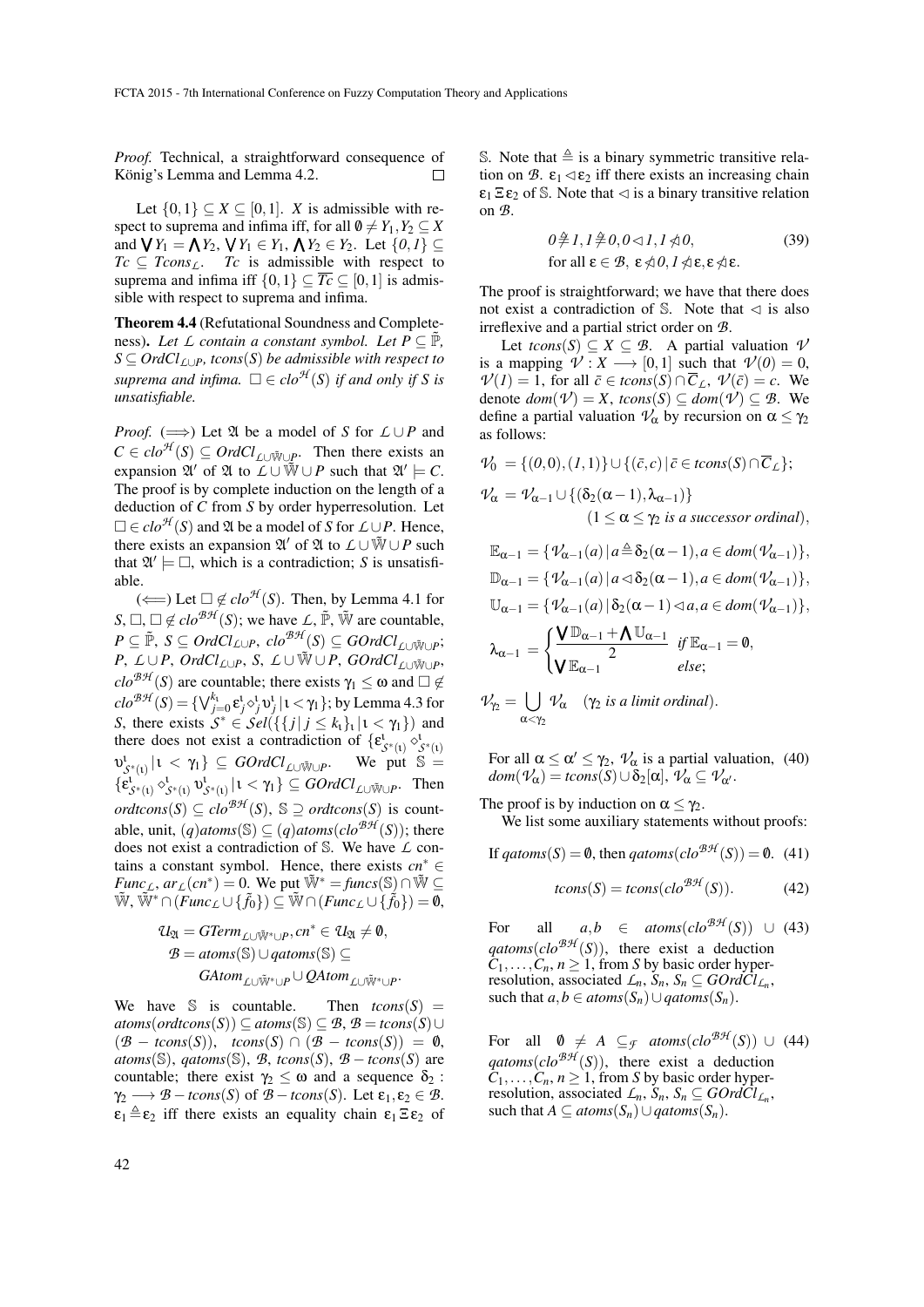For all  $a \in tcons(S) \cap \overline{C}_L$ ,  $b \in \mathcal{B} - tcons(S)$ , (45) either  $a \triangleleft b$  or  $a \triangleq b$  or  $b \triangleleft a$ .

Let  $qatoms(S) \neq \emptyset$ . For all  $a, b \in \mathcal{B} - \{0, 1\}$ , (46) either  $a \triangleleft b$  or  $(a = b \text{ or } a \triangleq b)$  or  $b \triangleleft a$ .

For all 
$$
\alpha \leq \gamma_2
$$
, for all  $a, b \in dom(\mathcal{V}_{\alpha})$ ,  
\nif  $a \triangleq b$ , then  $\mathcal{V}_{\alpha}(a) = \mathcal{V}_{\alpha}(b)$ ;  
\nif  $a \triangleleft b$ , then  $\mathcal{V}_{\alpha}(a) < \mathcal{V}_{\alpha}(b)$ ;  
\nif  $\mathcal{V}_{\alpha}(a) = 0$ , then  $a = 0$  or  $a \triangleq 0$ ;  
\nif  $\mathcal{V}_{\alpha}(a) = 1$ , then  $a = 1$  or  $a \triangleq 1$ ;  
\nfor all  $\alpha < \gamma_2$ ,  
\n $\mathcal{V}_{\alpha}[dom(\mathcal{V}_{\alpha})]$  is admissible with respect to  
\nsuprema and infima.

The proof is by induction on  $\alpha \leq \gamma_2$  using the assumption that  $\overline{tcons(S)}$  is admissible with respect to suprema and infima.

We put  $\mathcal{V} = \mathcal{V}_{\gamma_2}$ ,  $dom(\mathcal{V}) \stackrel{(40)}{=} \text{tcons}(S) \cup \delta[\gamma_2] =$  $tcons(S) \cup (B - tcons(S)) = B$ . We further list some other auxiliary statements without proofs:

For all 
$$
a, b \in \mathcal{B}
$$
,  
if  $a \triangleq b$ , then  $\mathcal{V}(a) = \mathcal{V}(b)$ ;  
if  $a \triangleleft b$ , then  $\mathcal{V}(a) < \mathcal{V}(b)$ .

For all  $Qxa \in qatoms(clo^{\mathcal{BH}}(S))$  and  $u \in \mathcal{U}_{\mathfrak{A}}$ , (49)  $a(x/u) \in atoms(clo^{BH}(S)).$ 

For all  $a \in \mathcal{B}$ , if  $a = \forall x b$ , then  $\mathcal{V}(a) = \bigwedge_{u \in \mathcal{U}_{\mathfrak{A}}} \mathcal{V}(b(x/u));$ if  $a = \exists x b$ , then  $\mathcal{V}(a) = \mathbf{V}_{u \in \mathcal{U}_{\mathfrak{A}}} \mathcal{V}(b(x/u))$ . (50)

We put

$$
f^{\mathfrak{A}}(u_{1},...,u_{\tau}) = \begin{cases} f(u_{1},...,u_{\tau}) & \text{if } f \in \text{Func}_{\text{L} \cup \mathfrak{W}^{*} \cup P}, \\ cn^{*} & \text{else}, \end{cases}
$$

$$
f \in \text{Func}_{\text{L} \cup \mathfrak{W} \cup P}, u_{i} \in \mathcal{U}_{\mathfrak{A}};
$$

$$
p^{\mathfrak{A}}(u_{1},...,u_{\tau}) = \begin{cases} \mathcal{V}(p(u_{1},...,u_{\tau})) & \text{if } p(u_{1},...,u_{\tau}) \in \mathcal{B}, \\ 0 & \text{else}, \end{cases}
$$

$$
p \in \text{Pred}_{\text{L} \cup \mathfrak{W} \cup P}, u_{i} \in \mathcal{U}_{\mathfrak{A}};
$$

$$
\mathfrak{A} = \left( \mathcal{U}_{\mathfrak{A}}, \{ f^{\mathfrak{A}} \mid f \in \mathit{Func}_{\mathit{L} \cup \mathcal{W} \cup P} \}, \{ p^{\mathfrak{A}} \mid p \in \mathit{Pred}_{\mathit{L} \cup \mathcal{W} \cup P} \} \right),
$$
\nan interpretation for

\n
$$
\mathcal{L} \cup \mathcal{W} \cup P.
$$

For all  $C \in S$  and  $e \in S_{\mathfrak{A}}, C(e|_{\text{freevars}(C)}) \in (51)$  $clo^{\mathcal{BH}}(S)$ .

It is straightforward to prove that for all  $a \in \mathcal{B}$ and  $e \in S_{\mathfrak{A}}, \|a\|_e^{\mathfrak{A}} = \mathcal{V}(a)$ . Let  $l = \varepsilon_1 = \varepsilon_2 \in$ 

S and  $e \in S_{\mathfrak{A}}$ . Then  $\varepsilon_1, \varepsilon_2 \in \mathcal{B}$ ,  $\varepsilon_1 \triangleq \varepsilon_2$ , by (48) for  $\varepsilon_1$ ,  $\varepsilon_2$ ,  $v'(\varepsilon_1) = v'(\varepsilon_2)$ ,  $||l||_e^{2l} = ||\varepsilon_1 - \varepsilon_2||_e^{2l} =$  $\|\varepsilon_1\|_e^{2\mathbf{I}} = \|\varepsilon_2\|_e^{2\mathbf{I}} = \mathcal{V}(\varepsilon_1) = \mathcal{V}(\varepsilon_2) = 1.$  Let  $l = \varepsilon_1 \prec$  $\varepsilon_2 \in \mathbb{S}$  and  $e \in S_{\mathfrak{A}}$ . Then  $\varepsilon_1, \varepsilon_2 \in \mathcal{B}$ ,  $\varepsilon_1 \triangleleft \varepsilon_2$ , by (48) for  $\varepsilon_1$ ,  $\varepsilon_2$ ,  $v'(\varepsilon_1) < v'(\varepsilon_2)$ ,  $||l||_e^{2l} = ||\varepsilon_1 \times \varepsilon_2||_e^{2l} =$  $\|\varepsilon_1\|_e^{2\mathbf{I}} \prec \|\varepsilon_2\|_e^{2\mathbf{I}} = \mathcal{V}(\varepsilon_1) \prec \mathcal{V}(\varepsilon_2) = 1$ . So, for all  $l \in \mathbb{S}$  and  $e \in S_{\mathfrak{A}}$ , for both the cases  $l = \varepsilon_1 = \varepsilon_2 \in \mathbb{S}$ and  $l = \varepsilon_1 \prec \varepsilon_2 \in \mathbb{S}$ ,  $||l||_e^{\mathfrak{A}} = 1$ ;  $||l||_e^{\mathfrak{A}} = 1$ . Let  $C \in$  $S \subseteq OrdCl_{\mathcal{L} \cup P}$  and  $e \in S_{\mathfrak{A}}$ . Then  $e : Var_{\mathcal{L}} \longrightarrow U_{\mathfrak{A}}$ ,  $\text{freevars}(C) \subseteq_{\mathcal{F}} \text{Var}_L, e|_{\text{freevars}(C)} \in \text{Subst}_{\text{f-UW}^* \cup \text{P}}$  $dom(e|_{freevars(C)}) = \text{freevars(C)}$ ,  $range(e|_{freevars(C)}) =$ 0;  $e|_{\text{freevars}(C)}$  is applicable to *C*; by (51) for  $C$ , *e*,  $C(e|_{\text{freevars}(C)}) \in \text{clo}^{\mathcal{BH}}(S)$ , there exists  $l^* \in$  $C(e|_{\text{freevars}(C)})$  and  $l^* \in \mathbb{S}, ||l^*||_e^{2l} = 1$ ; there exists  $l^{**} \in$  $C \in OrdCl_{\mathcal{L} \cup P}$  and  $l^{**} \in OrdLit_{\mathcal{L} \cup P} \subseteq OrdLit_{\mathcal{L} \cup \tilde{\mathbb{W}}^* \cup P}$ *freevars*(*l* ∗∗) ⊆ *freevars*(*C*); *e*|*freevars*(*<sup>l</sup>* ∗∗) is applicable to  $l^{**}$ ,  $l^{**}(e|_{\text{freevars}(l^{**})}) = l^*$ ; for all  $t \in$  $Term_{\mathcal{L} \cup \tilde{\mathbb{W}}^* \cup P}$ ,  $a \in Atom_{\mathcal{L} \cup \tilde{\mathbb{W}}^* \cup P} \cup QAtom_{\mathcal{L} \cup \tilde{\mathbb{W}}^* \cup P}$ ,  $l \in \mathbb{R}$  $OrdLit_{\mathcal{L}\cup\tilde{W}^*\cup P}$ ,  $||t||_e^{2t} = t(e|_{vars(t)}) = ||t(e|_{vars(t)})||_e^{2t}$  $||a||_e^{\mathfrak{A}} = ||a(e|_{freevars(a)})||_e^{\mathfrak{A}}, ||l||_e^{\mathfrak{A}} = ||l(e|_{freevars(l)})||_e^{\mathfrak{A}};$ the proof is by induction on *t* and by definition;  $||l^*||_e^2 = ||l^{**}(e|_{\text{freevars}(l^{**})})||_e^2 = ||l^*||_e^2 = 1; \mathfrak{A} \models_e C;$  $\mathfrak{A} \models S$ ,  $\mathfrak{A}|_{\mathcal{L} \cup P} \models S$ ; *S* is satisfiable. The theorem is proved.

Consider  $S = \{0 \prec a\} \cup \{a \prec \frac{1}{n} | n \geq 2\} \subseteq OrdCl_L$ ,  $a \in Pred_{\mathcal{L}} - Tcons_{\mathcal{L}}$ ,  $ar_{\mathcal{L}}(a) = 0$ . *tcons*(*S*) is not admissible with respect to suprema and infima; for {*0*} and  $\{\frac{1}{n} | n \ge 2\}$ ,  $\mathsf{V}\{0\} = \mathsf{\Lambda}\{\frac{1}{n} | n \ge 2\} = 0$ ,  $0 \notin \{\frac{1}{n} | n \ge 2\}$ 2). *S* is unsatisfiable; both the cases  $||a||^{\mathfrak{A}} = 0$  and  $\|a\|^{\mathfrak{A}}>0$  lead to  $\mathfrak{A} \not\models S$  for every interpretation  $\mathfrak A$ for *L*. However,  $\Box \notin clo^{\mathcal{H}}(S) = S \cup \{0 \prec 1\} \cup \{0 \prec$  $\frac{1}{n}$ | $n \geq 2$ }  $\cup$  { $\frac{1}{n} \prec I | n \geq 2$ }  $\cup$  { $\frac{1}{n_1} \prec \frac{1}{n_2} | n_1 > n_2 \geq$ 2}  $\bigcup \{\frac{1}{n} \prec a \vee \frac{1}{n} = a \vee a \prec \frac{1}{n} | n \geq 2\} \cup \{\frac{1}{n} = a \vee a \prec \frac{1}{n} | n \geq 2\} \cup \{\frac{1}{n} = a \vee a \prec \frac{1}{n} | n \geq 2\}$ , using Rules (33) and (32);  $clo^{\mathcal{H}}(S)$  contains the order clauses from *S*, from  $\text{ordtcons}(S)$ , and some superclauses of them. So, the condition on  $tcons(S)$  being admissible with respect to suprema and infima, is necessary.

The deduction problem of a formula from a theory can be solved as follows:

Corollary 4.5. *Let L contain a constant symbol. Let*  $n_0 \in \mathbb{N}$ ,  $\phi \in \text{OrdForm}_L$ ,  $T \subseteq \text{OrdForm}_L$ , tcons $(T)$ *be admissible with respect to suprema and infima. There exist*  $J_T^{\phi} \subseteq \{(i, j) | i \ge n_0\}$  *and*  $S_T^{\phi} \subseteq$  $SimOrdCl_{\mathcal{L}\cup \{\tilde{p}_{\hat{\jmath}} \mid \bold{j} \in J_T^{\phi}\}}$  such that tcons $(S_T^{\phi})$ *T* ) *is admissible with respect to suprema and infima;*  $T \models \phi$  *if and only if*  $\Box \in clo^{\mathcal{H}}(S^{\phi}_{\mathcal{I}})$ *T* )*.*

*Proof.* By Corollary 3.5 for  $n_0$ ,  $\phi$ , *T*, there exist

$$
J_T^{\phi} \subseteq \{(i,j) \mid i \geq n_0\}, S_T^{\phi} \subseteq SimOrdCl_{\mathcal{L} \cup \{\tilde{p}_j \mid j \in J_T^{\phi}\}}
$$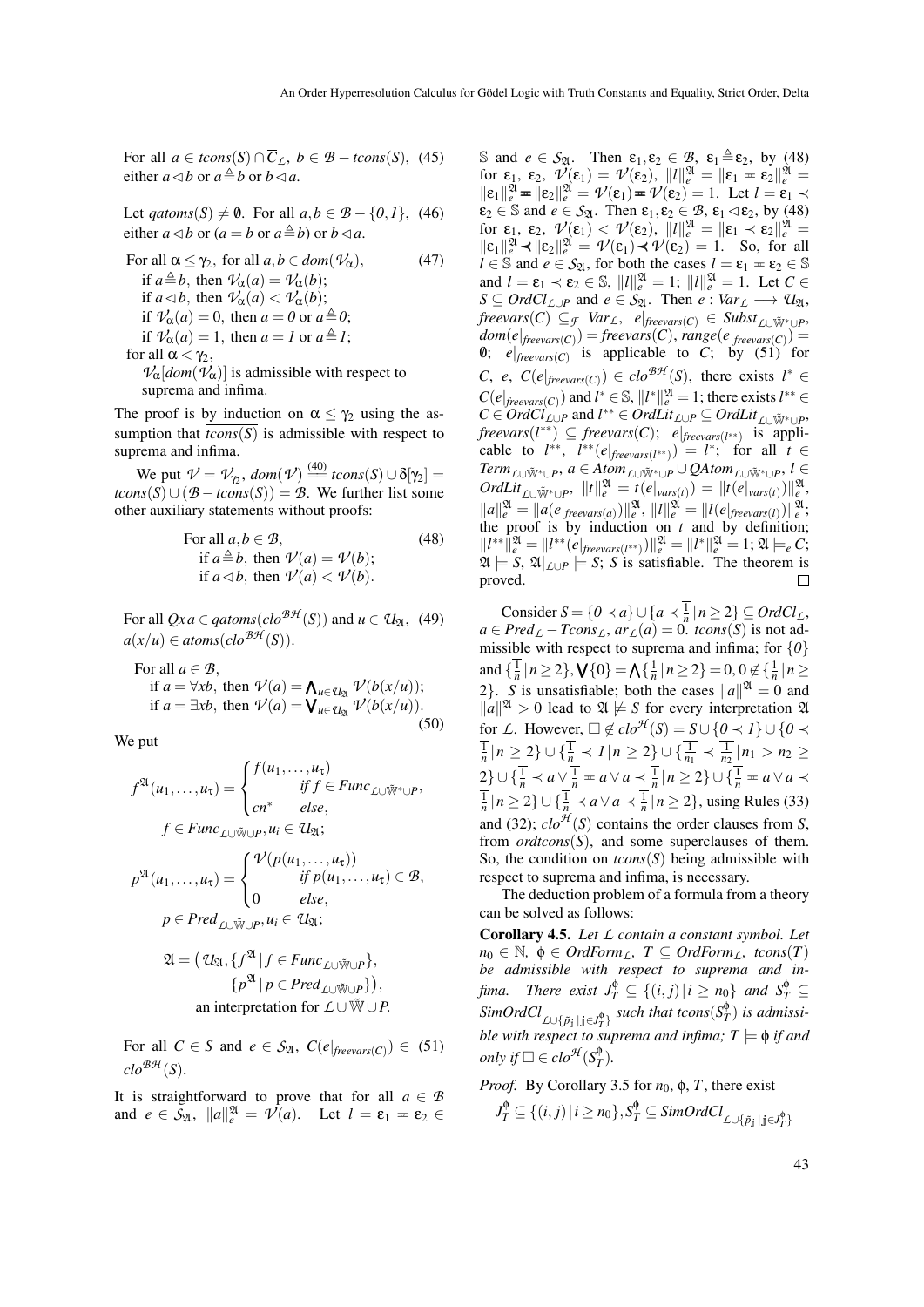Table 4: An example:  $\phi = \forall x (q_1(x) \rightarrow \overline{0.3}) \rightarrow (\exists x q_1(x) \rightarrow \overline{0.5})$ .

$$
\phi = \forall x (q_1(x) \to 0.3) \to (\exists x q_1(x) \to 0.5)
$$
\n
$$
\left\{ \bar{p}_0(x) \prec I, \bar{p}_0(x) \leftrightarrow (\forall x (q_1(x) \to 0.3) \to (\exists x q_1(x) \to 0.5)) \right\}
$$
\n
$$
\left\{ \bar{p}_0(x) \prec I, \bar{p}_1(x) \prec \bar{p}_2(x) \lor \bar{p}_1(x) = \bar{p}_2(x) \lor \bar{p}_0(x) = \bar{p}_2(x), \bar{p}_2(x) \prec \bar{p}_1(x) \lor \bar{p}_0(x) = I, \bar{p}_1(x) \leftrightarrow \forall x (q_1(x) \to 0.3), \bar{p}_2(x) \leftrightarrow (\exists x q_1(x) \to \overline{0.5}) \right\}
$$
\n
$$
\left\{ \bar{p}_0(x) \prec I, \bar{p}_1(x) \prec \bar{p}_2(x) \lor \bar{p}_1(x) = \bar{p}_2(x) \lor \bar{p}_0(x) = \bar{p}_2(x), \bar{p}_2(x) \prec \bar{p}_1(x) \lor \bar{p}_0(x) = I, \bar{p}_1(x) = \forall x \bar{p}_3(x), \bar{p}_3(x) \leftrightarrow (q_1(x) \to \overline{0.3}),
$$
\n
$$
\bar{p}_4(x) \prec \bar{p}_5(x) \lor \bar{p}_4(x) = \bar{p}_5(x) \lor \bar{p}_2(x) = \bar{p}_5(x), \bar{p}_5(x) \prec \bar{p}_4(x) \lor \bar{p}_2(x) = I, \bar{p}_4(x) \leftrightarrow \exists x (q_1(x), \bar{p}_5(x) = \overline{0.3})
$$
\n
$$
\left\{ \bar{p}_0(x) \prec I, \bar{p}_1(x) \prec \bar{p}_2(x) \lor \bar{p}_1(x) = \bar{p}_2(x), \bar{p}_5(x) \prec \bar{p}_4(x) \lor \bar{p}_2(x) = I, \bar{p}_4(x) \leftrightarrow \exists x (q_1(x), \bar{p}_5(x) = \overline{0.3}) \right\}
$$
\n
$$
\left\{ \bar{p}_0(x) \prec I, \bar{p}_1(x) \prec \bar{p}_2(x) \lor \bar{p}_1(x) = \bar{p}_2(x), \
$$

| $S^{\varphi} = \{   \tilde{p}_0(x) \prec I  $                                                                        | $[1] % \includegraphics[width=0.9\columnwidth]{figures/fig_2b.pdf} \caption{The graph $\mathcal{N}_1$ is a function of the parameter $\mathcal{N}_1$ and the number of order $p$-error of the parameter $\mathcal{N}_1$ and the number of order $p$-error of the parameter $\mathcal{N}_2$ and the number of order $p$-error of the parameter $\mathcal{N}_1$ and the number of order $p$-error of the parameter $\mathcal{N}_1$ and the number of order $p$-error of the parameter $\mathcal{N}_2$.} \label{fig:1}$ | $\bar{p}_2(x) \prec \bar{p}_1(x)$                                                                                                                             | 14     |
|----------------------------------------------------------------------------------------------------------------------|----------------------------------------------------------------------------------------------------------------------------------------------------------------------------------------------------------------------------------------------------------------------------------------------------------------------------------------------------------------------------------------------------------------------------------------------------------------------------------------------------------------------|---------------------------------------------------------------------------------------------------------------------------------------------------------------|--------|
| $\tilde{p}_1(x) \prec \tilde{p}_2(x) \vee \tilde{p}_1(x) = \tilde{p}_2(x) \vee \tilde{p}_0(x) = \tilde{p}_2(x)$      | $[2]$                                                                                                                                                                                                                                                                                                                                                                                                                                                                                                                | <b>Rule</b> (32) : $[10][14]$ :                                                                                                                               |        |
| $\tilde{p}_2(x) \prec \tilde{p}_1(x) \vee \mid \tilde{p}_0(x) = 1$                                                   | $[3]$                                                                                                                                                                                                                                                                                                                                                                                                                                                                                                                | $\tilde{p}_5(x) \prec \tilde{p}_4(x)$                                                                                                                         | $[15]$ |
| $\tilde{p}_1(x) = \forall x \, \tilde{p}_3(x)$                                                                       | $[4]$                                                                                                                                                                                                                                                                                                                                                                                                                                                                                                                | repeatedly <b>Rule</b> $(32)$ : [9][15]:                                                                                                                      |        |
|                                                                                                                      |                                                                                                                                                                                                                                                                                                                                                                                                                                                                                                                      | $\tilde{p}_2(x) = \tilde{p}_5(x)$                                                                                                                             | $[16]$ |
| $\tilde{p}_6(x) \prec \tilde{p}_7(x) \vee \tilde{p}_6(x) = \tilde{p}_7(x) \vee  \tilde{p}_3(x) = \tilde{p}_7(x)$     | $[5]$                                                                                                                                                                                                                                                                                                                                                                                                                                                                                                                | <b>Rule</b> (35) : $\forall x \tilde{p}_3(x)$ :                                                                                                               |        |
| $\tilde{p}_7(x) \prec \tilde{p}_6(x) \vee \tilde{p}_3(x) = 1$                                                        | [6]                                                                                                                                                                                                                                                                                                                                                                                                                                                                                                                  | $\forall x \tilde{p}_3(x) \prec \tilde{p}_3(x) \vee \forall x \tilde{p}_3(x) = \tilde{p}_3(x)$                                                                | $[17]$ |
| $\tilde{p}_6(x) = q_1(x)$                                                                                            | $[7]$                                                                                                                                                                                                                                                                                                                                                                                                                                                                                                                | $\overline{0.3} \prec \overline{0.5} \in \text{ordtcons}(S^{\phi})$                                                                                           |        |
| $\tilde{p}_7(x) = \overline{0.3}$                                                                                    | [8]                                                                                                                                                                                                                                                                                                                                                                                                                                                                                                                  | $\overline{0.3} \prec \overline{0.5}$                                                                                                                         | $[18]$ |
| $\tilde{p}_4(x) \prec \tilde{p}_5(x) \vee \tilde{p}_4(x) = \tilde{p}_5(x) \mid \vee \tilde{p}_2(x) = \tilde{p}_5(x)$ | $[9]$                                                                                                                                                                                                                                                                                                                                                                                                                                                                                                                | repeatedly <b>Rule</b> (32): [4][5][8][13][14][16][17][18]:                                                                                                   |        |
| $\tilde{p}_5(x) \prec \tilde{p}_4(x) \vee \mid \tilde{p}_2(x) = 1$                                                   | [10]                                                                                                                                                                                                                                                                                                                                                                                                                                                                                                                 | $\tilde{p}_6(x) \prec \tilde{p}_7(x) \vee \tilde{p}_6(x) = \tilde{p}_7(x)$                                                                                    | $[19]$ |
|                                                                                                                      |                                                                                                                                                                                                                                                                                                                                                                                                                                                                                                                      | <b>Rule</b> (38): $\exists x \tilde{p}_8(x), 0.5$ :                                                                                                           |        |
| $\tilde{p}_4(x) = \exists x \tilde{p}_8(x)$                                                                          | $[11]$                                                                                                                                                                                                                                                                                                                                                                                                                                                                                                               | $\overline{0.5} \prec \tilde{p}_8(\tilde{w}_{(0,0)}) \vee \vert \exists x \tilde{p}_8(x) \prec \overline{0.5} \vee \exists x \tilde{p}_8(x) = \overline{0.5}$ | $[20]$ |
| $\tilde{p}_8(x) = q_1(x)$                                                                                            | $[12]$                                                                                                                                                                                                                                                                                                                                                                                                                                                                                                               | repeatedly <b>Rule</b> (32): $[11][13][15][20]$ :                                                                                                             |        |
| $\tilde{p}_5(x) = \overline{0.5}$                                                                                    | $[13]$                                                                                                                                                                                                                                                                                                                                                                                                                                                                                                               | $\overline{0.5} \prec \tilde{p}_8(\tilde{w}_{(0,0)})$                                                                                                         | $[21]$ |
|                                                                                                                      |                                                                                                                                                                                                                                                                                                                                                                                                                                                                                                                      | repeatedly <b>Rule</b> (32): [7][8][12][19]; $\tilde{w}_{(0,0)}$ : [18][21]:                                                                                  |        |
|                                                                                                                      |                                                                                                                                                                                                                                                                                                                                                                                                                                                                                                                      | $\mathsf{L}$                                                                                                                                                  | $[22]$ |

and Corollary 3.5(i,iv) hold for  $\phi$ , *T*,  $S_{7}^{\phi}$  $T$ <sup> $\psi$ </sup>; we have *tcons*(*T*) is admissible with respect to suprema and infima,  $tcons(S_T^{\phi})$  $T(T) \subseteq \text{tcons}(\phi) \cup \text{tcons}(T);$  $tcons(\phi) \subseteq$ *f*  $Tcons_L$ ,  $tcons(S_T^{\phi})$  $T$ <sup> $(\frac{\varphi}{T})$  is admissible with</sup> respect to suprema and infima; we have  $T \models \phi$  if and only if *S* φ  $T<sub>T</sub><sup>\phi</sup>$  is unsatisfiable; by Theorem 4.4 for  $\{\tilde{p}_\mathbf{j}\,|\, \mathbf{j}\in J_T^\Phi$  $\{f_T^{\Phi}\}, S_T^{\Phi}$  $T$ <sup> $\phi$ </sup>,  $S_T^{\phi}$  $T$ <sup> $\frac{1}{T}$ </sup> is unsatisfiable if and only if  $\square \in clo^{\mathcal{H}}(S_T^{\phi})$  $(T/T)$ ;  $T \models \phi$  if and only if  $\Box \in clo^{\mathcal{H}}(S_T^{\phi})$  $_T^{\varphi}$ ). The corollary is proved.

In Table 4, we show that  $\phi = \forall x (q_1(x) \rightarrow 0.3) \rightarrow$  $(\exists xq_1(x) \rightarrow \overline{0.5}) \in \text{OrdForm}_L$  is logically valid using the translation to order clausal form and the order hyperresolution calculus.

## 5 CONCLUSIONS

In the paper, we have proposed a modification of the hyperresolution calculus from (Guller, 2012; Guller,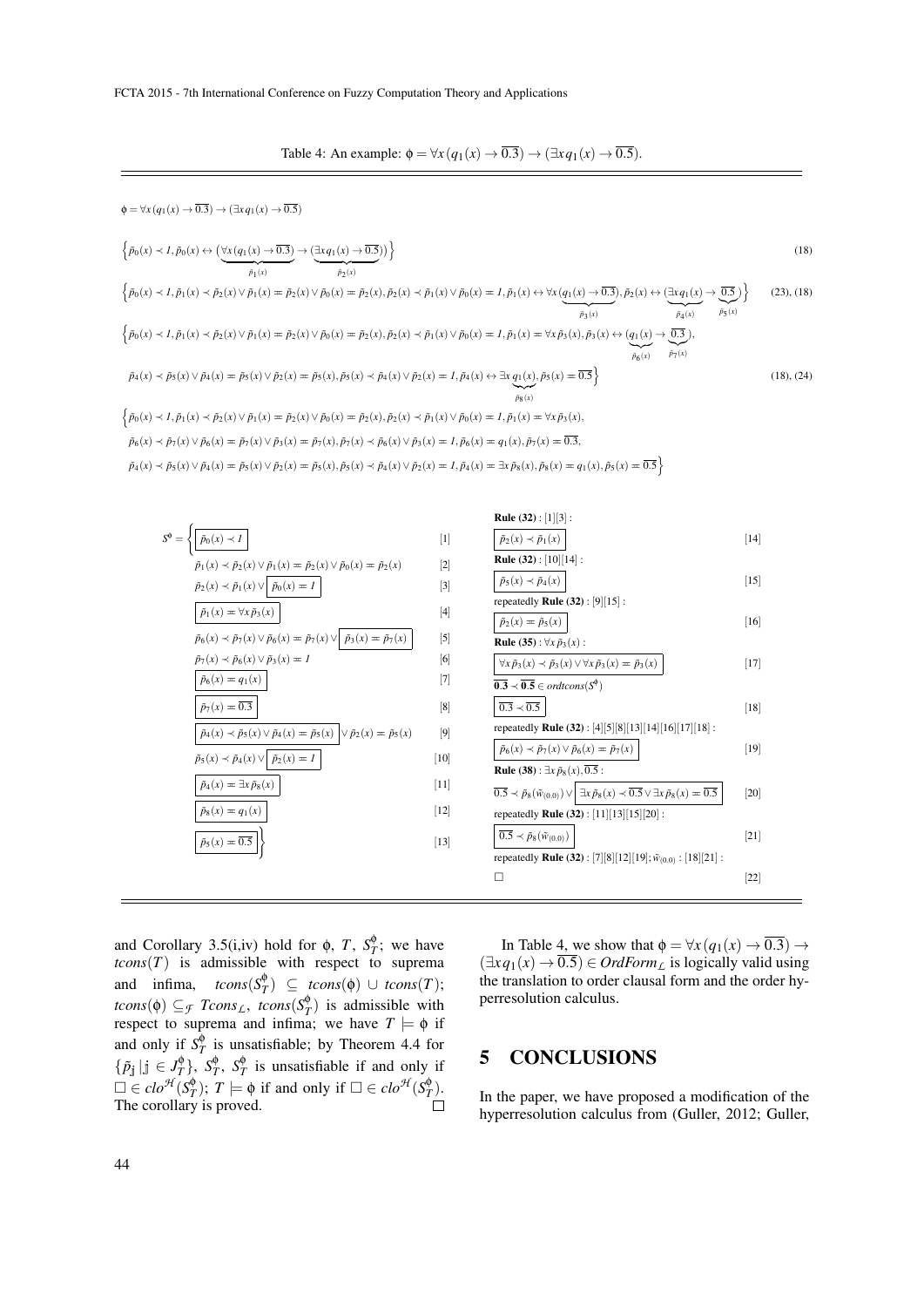2015) which is suitable for automated deduction in the first-order Gödel logic with explicit partial truth. Gödel logic is expanded by a countable set of intermediate truth constants  $\bar{c}$ ,  $c \in (0,1)$ . We have modified translation of a formula to an equivalent satisfiable finite order clausal theory, consisting of order clauses. An order clause is a finite set of order literals of the form  $\varepsilon_1 \diamond \varepsilon_2$  where  $\varepsilon_i$  is an atom or a quantified atom, and  $\Diamond$  is the connective  $\equiv$  or  $\prec$ .  $\equiv$  and  $\prec$  are interpreted by the equality and standard strict linear order on [0,1], respectively. We have investigated the so-called canonical standard completeness, where the semantics of Gödel logic is given by the standard *G*-algebra and truth constants are interpreted by 'themselves'. The modified hyperresolution calculus is refutation sound and complete for a countable order clausal theory if the set of truth constants occurring in the theory, is admissible with respect to suprema and infima. This condition covers the case of finite order clausal theories. We have solved the deduction problem of a formula from a countable theory. As an interesting consequence, we get an affirmative solution to the open problem of recursive enumerability of unsatisfiable formulae in Gödel logic with truth constants and the equality,  $\equiv$ , strict order,  $\prec$ , projection, ∆, operators.

#### Corollary 5.1. *The set of unsatisfiable formulae of L is recursively enumerable.*

*Proof.* Let  $\phi \in \text{OrdForm}_L$ . Then  $\phi$  contains a finite number of truth constants and  $tcons({\{\phi\}})$  is admissible with respect to suprema and infima.  $\phi$  is unsatisfiable if and only if  $\{\phi\} \models 0$ . Hence, the problem that  $\phi$ is unsatisfiable can be reduced to the deduction problem  $\{\phi\} \models 0$  after a constant number of steps. Let  $n_0 \in \mathbb{N}$ . By Corollary 4.5 for  $n_0$ ,  $\{0\}$ , there exist  $J^0_{\{\phi\}} \subseteq \{(i, j) | i \geq n_0\}, S^0_{\{\phi\}} \subseteq \text{SimOrd}Cl_{\text{L}\cup\{\tilde{p}_j | j \in J^0_{\{\phi\}}\}}$ and  $tcons(S^0_{\{\phi\}})$  is admissible with respect to suprema and infima,  $\{\phi\} \models 0$  if and only if  $\Box \in clo^{\mathcal{H}}(S^0_{\{\phi\}})$ ; if  $\{\phi\} \models 0$ , then  $\square \in clo^{\mathcal{H}}(S^0_{\{\phi\}})$  and we can decide it after a finite number of steps. This straightforwardly implies that the set of unsatisfiable formulae of *L* is recursively enumerable. The corollary is proved.  $\square$ 

### REFERENCES

- Apt, K. R. (1988). Introduction to logic programming. Technical Report CS-R8826, Centre for Mathematics and Computer Science, Amsterdam, The Netherlands.
- Baaz, M., Ciabattoni, A., and Fermüller, C. G. (2012). Theorem proving for prenex Gödel logic with Delta: checking validity and unsatisfiability. *Logical Methods in Computer Science*, 8(1).
- de la Tour, T. B. (1992). An optimality result for clause form translation. *J. Symb. Comput.*, 14(4):283–302.
- Esteva, F., Gispert, J., Godo, L., and Noguera, C. (2007a). Adding truth-constants to logics of continuous tnorms: axiomatization and completeness results. *Fuzzy Sets and Systems*, 158(6):597–618.
- Esteva, F., Godo, L., and Montagna, F. (2001). The ŁΠ and  $LT\frac{1}{2}$  logics: two complete fuzzy systems joining Łukasiewicz and Product logics. *Arch. Math. Log.*, 40(1):39–67.
- Esteva, F., Godo, L., and Noguera, C. (2007b). On completeness results for the expansions with truthconstants of some predicate fuzzy logics. In Stepnicka, M., Novák, V., and Bodenhofer, U., editors, *New Dimensions in Fuzzy Logic and Related Technologies. Proceedings of the 5th EUSFLAT Conference, Ostrava, Czech Republic, September 11-14, 2007, Volume 2: Regular Sessions*, pages 21–26. Universitas Ostraviensis.
- Esteva, F., Godo, L., and Noguera, C. (2009). First-order t-norm based fuzzy logics with truth-constants: distinguished semantics and completeness properties. *Ann. Pure Appl. Logic*, 161(2):185–202.
- Esteva, F., Godo, L., and Noguera, C. (2010a). Expanding the propositional logic of a t-norm with truthconstants: completeness results for rational semantics. *Soft Comput.*, 14(3):273–284.
- Esteva, F., Godo, L., and Noguera, C. (2010b). On expansions of WNM t-norm based logics with truthconstants. *Fuzzy Sets and Systems*, 161(3):347–368.
- Guller, D. (2009). On the refutational completeness of signed binary resolution and hyperresolution. *Fuzzy Sets and Systems*, 160(8):1162 – 1176. Featured Issue: Formal Methods for Fuzzy Mathematics, Approximation and Reasoning, Part II.
- Guller, D. (2010). A DPLL procedure for the propositional Gödel logic. In Filipe, J. and Kacprzyk, J., editors, *ICFC-ICNC 2010 - Proceedings of the International Conference on Fuzzy Computation and International Conference on Neural Computation, [parts of the International Joint Conference on Computational Intelligence IJCCI 2010], Valencia, Spain, October 24-26, 2010*, pages 31–42. SciTePress.
- Guller, D. (2012). An order hyperresolution calculus for Gödel logic - General first-order case. In Rosa, A. C., Correia, A. D., Madani, K., Filipe, J., and Kacprzyk, J., editors, *IJCCI 2012 - Proceedings of the 4th International Joint Conference on Computational Intelligence, Barcelona, Spain, 5 - 7 October, 2012*, pages 329–342. SciTePress.
- Guller, D. (2014). An order hyperresolution calculus for Gödel logic with truth constants. In Rosa, A. C., Dourado, A., Correia, K. M., Filipe, J., and Kacprzyk, J., editors, *FCTA 2014 - Proceedings of the 6th International Joint Conference on Computational Intelligence, Rome, Italy, 22-24 October, 2014*, pages 37– 52. SciTePress.
- Guller, D. (2015). A generalisation of the hyperresolution principle to first order Gödel logic. In *Computational Intelligence - International Joint Conference, IJCCI*